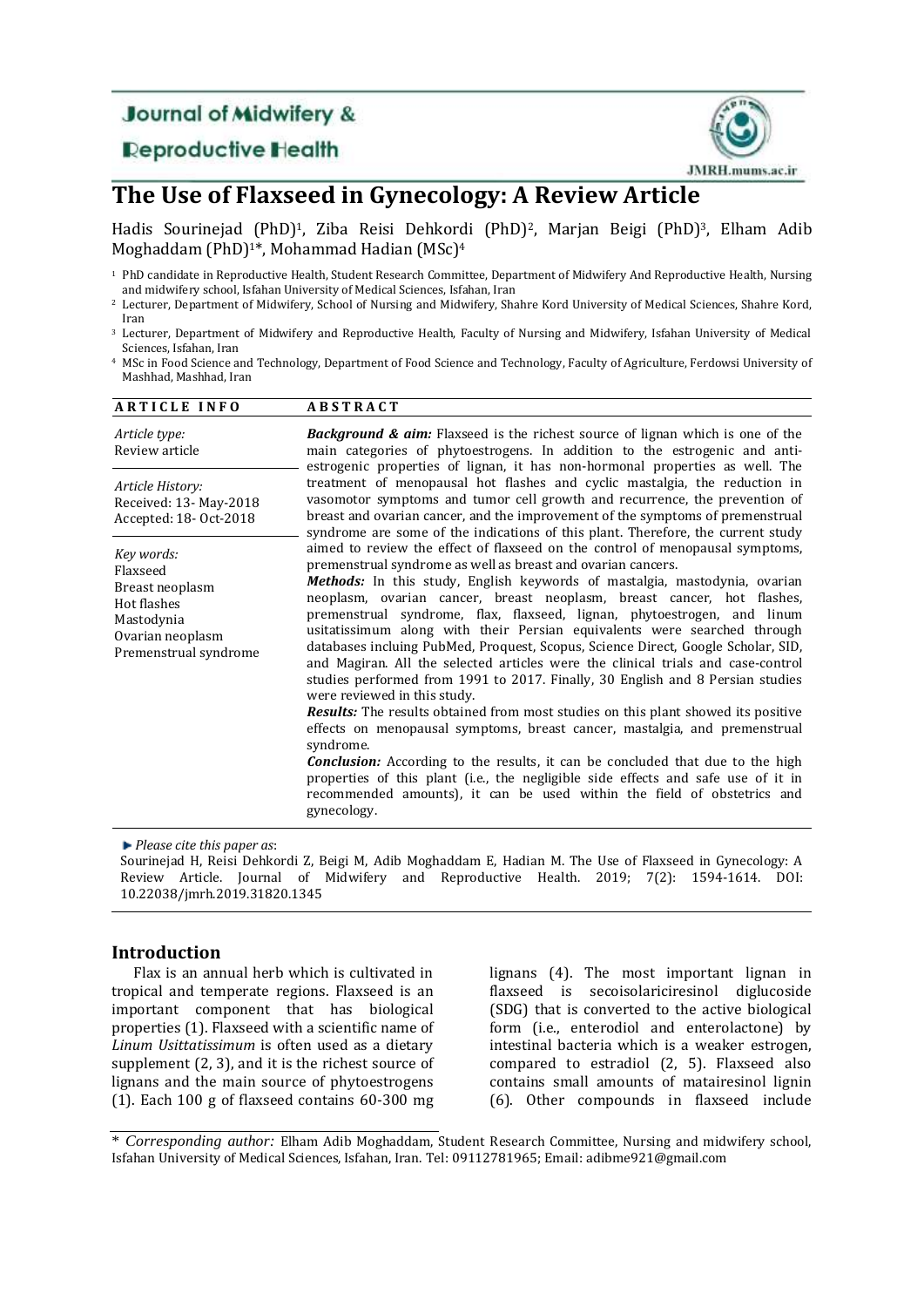essential fatty acid (i.e., the alpha-linolenic acid, a biologic precursor of omega-3 fatty acids) and fiber [\(1\)](#page-17-0). Phytoestrogens are not synthesized or stored in the human body; therefore, the only source is an herbal diet containing these substances [\(7\)](#page-18-2).

Flaxseed has diphenolic compounds that are structurally similar to endogenous estrogens. Lignans are found in many herbs, such as whole grains, grains, coffee, tea, vegetables, and legumes. However, the amount of lignans in flaxseed is 100 to 800 times more than that found in other foods [\(2,](#page-17-1) [8\)](#page-18-3). lignans have estrogenic and anti-estrogenic hormone properties in addition to antioxidant, antiangiogenic, antiviral, antifungal, and antiinflammatory non-hormonal properties [\(8-10\)](#page-18-3). Flaxseed compounds contain approximately 30% fiber, 20% protein, 40% fat, 4% ash, 6% moisture, and 4% lignans[\(11\)](#page-18-4). Flaxseed can be used in many different ways. The results of most studies have shown that flaxseed can be effective in the treatment of menopausal hot flashes. High levels of phytoestrogens available in flaxseed lead to the increase of estrogen levels and hormonal imbalance. Therefore, it reduces the frequency of other vasomotor symptoms [\(1,](#page-17-0) [7\)](#page-18-2).

Moreover, it contains lignans with potent anti-estrogenic effects on breast cancer, and may help prevent breast, uterine, and other hormonal-associated cancers and their recurrence. It has even been reported effective in the reduction of the tumor growth among patients with breast masses [\(1,](#page-17-0) [3,](#page-17-2) [6,](#page-18-1) [8,](#page-18-3) [11\)](#page-18-4). Flaxseed is introduced as the first-line treatment of the cyclic mastalgia [\(3\)](#page-17-2) because of the omega-3 fatty acids which relieve the symptoms of premenstrual syndrome [\(12\)](#page-18-5).

The seeds of this plant have been used in the treatment of diseases, such as upper respiratory infections, constipation, abdominal pain, urinary tract infections, and skin inflammation [\(6\)](#page-18-1). Some studies have proved the desired effect of flaxseed and its derived lignans on the level of Creactive protein and blood lipids, such as total level of cholesterol, low-density lipoproteins, and triglycerides [\(3\)](#page-17-2). The desired effect of this plant on cardiovascular markers and diabetes has been observed in other studies [\(13\)](#page-18-6). Flaxseed has a fluidizing effect due to the presence of mucilage fibers and increased

volume and stimulation of the peristaltic movements [\(6\)](#page-18-1). Accordingly, the German Commission E has confirmed the use of flaxseed in chronic constipation, colon damage caused by laxatives, irritable bowel, diverticulitis, and intestinal infections [\(6\)](#page-18-1).

Flaxseed has anti-oxidant properties due to the presence of SDG lignin. Moreover, eicosapentaenoic and docosahexaenoic acids inhibit neutrophilic inflammatory responses in humans leading to anti-inflammatory responses. Other effects of flaxseed include decreased platelet aggregation [\(6\)](#page-18-1). Flaxseed has many potential therapeutic benefits for the treatment of women's diseases; however, no study has been done so far on the use of this plant in this regard. Therefore, the current review article provides evaluations on flaxseed application in the field of obstetrics and gynecology, such as menopausal symptoms, premenstrual syndrome, and breast and ovarian cancers.

#### **Materials and Methods**

In this study, the English keywords of Mastalgia, Mastodynia, Ovarian Neoplasm, Ovarian Cancer, Breast Neoplasm, Breast Cancer, Hot Flashes, Premenstrual syndrome, Flax, Flaxseed, Lignan, Phytoestrogen, and Linum Usittatissimum along with their Persian equivalents were searched through such databases as PubMed, Proquest, Scopus, ScienceDirect, google scholar, SID, and Magiran. All the selected articles were the clinical trials and case-control studies performed from 1991 to 2017. Finally, 30 English and 8 Persian studies were assessed in this study (Table 1).

#### **Flaxseed and Hot Flashes**

Flaxseed can alleviate hot flashes and vasomotor symptoms [\(1,](#page-17-0) [7\)](#page-18-2). Hot flashes are classic menopausal symptoms that persist for 2 years or longer [\(1\)](#page-17-0) in more than 70% of the women in the mid-life [\(14\)](#page-18-7). Although exogenous estrogen is effective in the reduction of menopausal symptoms, most women are not interested in the treatment with estrogen. On the other hand, hormonal treatment is contraindicated among many women. Only 20% of postmenopausal women use hormone therapy and its use is rapidly stopped due to the fear of side effects, especially breast cancer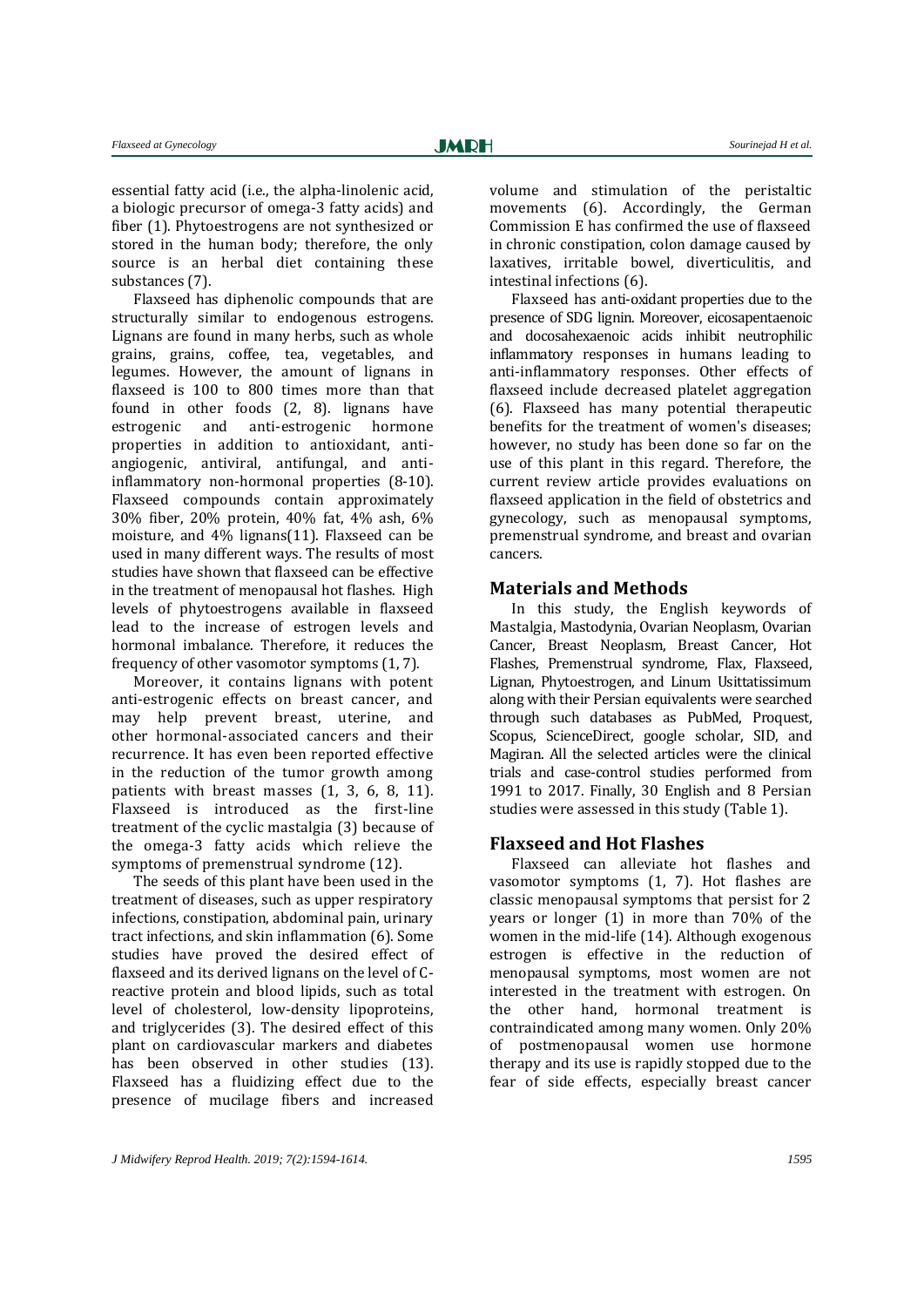**JMDH** 

[\(5,](#page-18-0) [15\)](#page-18-8). Interest in complementary medicine, especially plant sources, has been increased in



**Figure 1.** Process of the review study

recent years to reduce the symptoms of menopause [\(15\)](#page-18-8). Women are more tended to use flaxseed than soybean derivatives (as a rich source of phytoestrogens) [\(16\)](#page-18-9). Many women use flaxseed as a rich source of lignan phytoestrogens [\(8\)](#page-18-3) because it reduces the symptoms of menopause [\(17\)](#page-18-10). In Japan, it is estimated that phytoestrogens are used 200 mg per day. Therefore, the incidence rates of hot flashes, estrogen-dependent cancers, and osteoporosis are lower among Japanese women, compared to those in other parts of the world

[\(17\)](#page-18-10). The structure of lignan diphenolic and phytoestrogens is similar to 17 beta-estradiol, which has estrogenic or anti-estrogenic properties based on estrogen circulation levels.

flaxseed acts as an agonist in the menopausal period when the estrogen level is low [\(15\)](#page-18-8). Many studies evaluated the effect of flaxseed on the symptoms of menopause and hot flashes. The results of Cetisli et al. (2015) study on 140 postmenopausal women showed that flaxseed consumption as 5 gr per day for 12 weeks significantly decreased the menopausal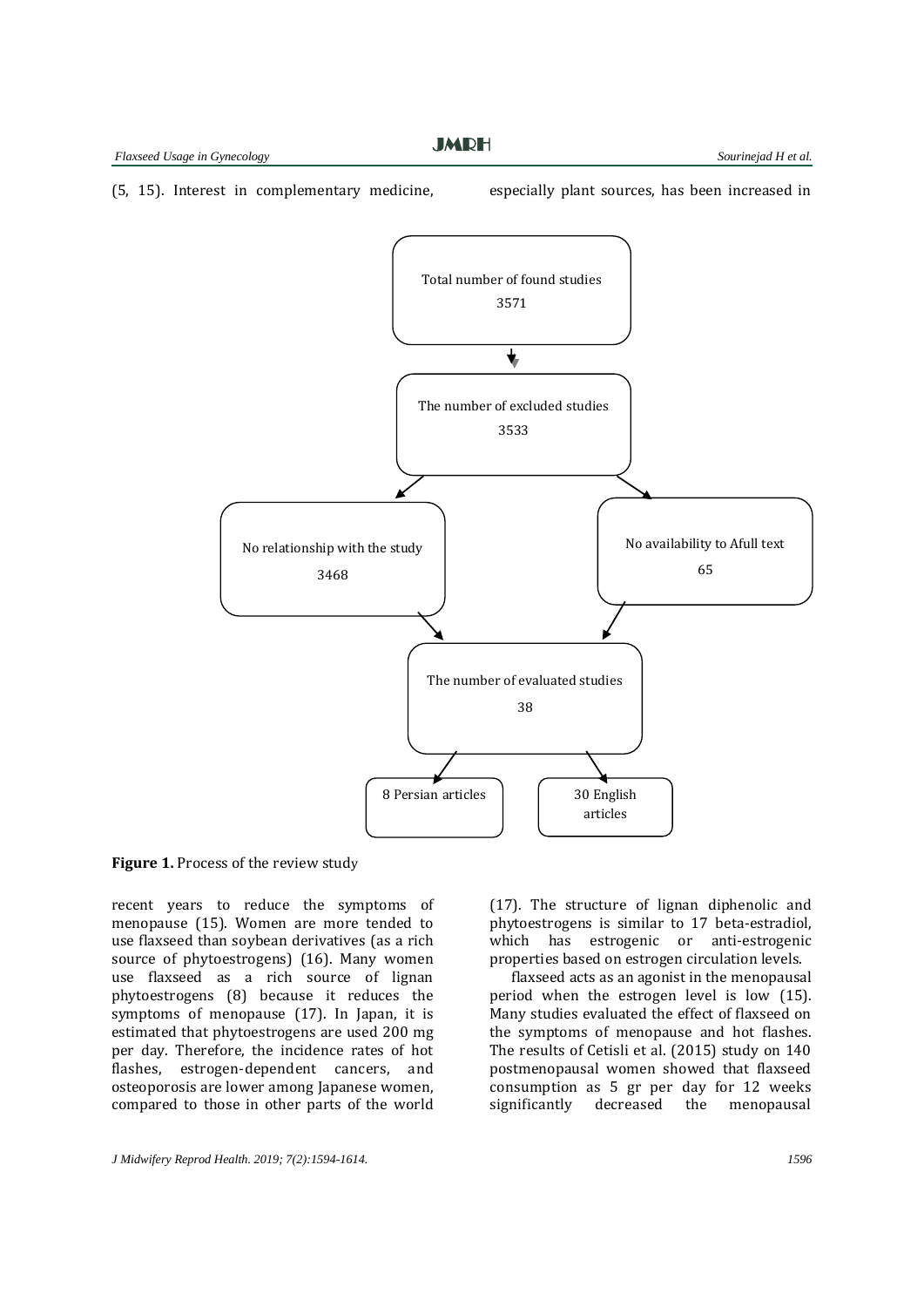symptoms. Similar results were observed in the hormone therapy group in which flaxseed consumption resulted in a decrease (10%) in menopausal symptoms [\(7\)](#page-18-2). In the study of Pruthi et al. (2012), 188 postmenopausal women with and without breast cancer were randomly assigned into a group of 7.5 gr flaxseed (containing 410 mg lignan) for 6 weeks and a placebo group. The results showed that flaxseed and placebo similarly reduced the hot flashes; however, the findings did not support the role of lignans in the alleviation of hot flashes [\(1\)](#page-17-0).

In the study conducted by Colli et al. (2012), 90 postmenopausal women were randomly divided into three groups. The first group received two 500 mg capsules containing 1 gr of flaxseed extract (50 mg lignan) daily. The second group received two spoons of 90 gr flaxseed daily, and the third group received two 500 mg capsules containing 1 gr of collagen (placebo) daily for 6 months. The menopausal symptoms were measured using the Kupperman Index at the beginning and at the end of a 6 month intervention. Both flax extract (P=0.007) and flaxseed (P=0.005) were more effective than placebo (P=0.082) in the reduction of menopausal symptoms. However, it was not statistically significant  $(P = 0.084)$ .

The intensity of hot flashes significantly decreased in flax extract group (P=0.001) and flaxseed (P=0.035), whereas it was not significant in the placebo group (P=0.231). The findings of this study showed no clear conclusion about the effect of flaxseed on menopausal symptoms [\(18\)](#page-18-11). Another study by Torkestani et al. (2012) was a double-blind clinical trial which was performed on 90 postmenopausal women with hot flushes. Individuals were randomly assigned into one of three groups of 25 gr flaxseed, 25 gr soybean, and 25 gr wheat flour daily for 8 weeks.

The results showed that flaxseed and soybean reduced the frequency and severity of hot flashes among postmenopausal women. In terms of reduced frequency of hot flashes at the end of the study, the soybean group had more reduction than the other groups [\(19\)](#page-18-12). The study of Torkestani et al. (2011) was a triple-blind randomized clinical trial which was performed on 60 postmenopausal women with hot flushes.

In this study, the subjects were divided into two groups. The first group received 6 gr fenugreek seeds daily and the second group received 25 gr flaxseed powder daily for 4 consecutive weeks.

Both flaxseed and fenugreek seeds reduced the severity and frequency of hot flashes among postmenopausal women; however, the reduction was not statistically significant (P=0.12). While in the flaxseed group, the reduction in terms of the intensity of hot flashes was significant after the eighth week (P=0.028); however, it was not significant after the fourth week (10).

Baghdari et al. (2011) conducted a doubleblind cross-over clinical trial on 62 postmenopausal women who suffered from hot flashes. Individuals were randomly divided into two groups of 40 gr flaxseed or wheat flour daily for 6 weeks. After the washout period, the place of subjects was changed. The results showed that flaxseed significantly decreased the severity and duration of hot flashes, compared to the placebo group (P=0.009 and P=0.045). However, no significant difference was observed between the flaxseed and placebo groups in terms of the frequency of hot flashes (P=0.23). In subjects who had the frequency of hot flashes less than 7 times at the beginning of the study, flaxseed powder showed a significant decrease, compared to the placebo group (P<0.01). The severity of night sweats and sleep disturbance reduced more in the intervention, compared to the placebo group  $(P=0.005$  and  $P=0.028$ ). Moreover, no significant difference was observed between two groups in terms of the frequency of night sweats (P=0.46). However, the effect of flaxseed powder was more among subjects who had the frequency of night sweat less than 2 times or less at the beginning of the study, compared to those in the placebo group (P<0.001)[\(16\)](#page-18-9).

Simbalista et al. (2010) performed a doubleblind placebo-controlled randomized clinical trial on 38 postmenopausal women who daily used two pieces of bread containing 25 gr flaxseed (46 mg lignan) or wheat bran (less than 1 mg lignin) for 12 consecutive weeks. There was a significant reduction in vasomotor symptoms and frequency of hot flashes within both groups. However, a decrease in the intensity of hot flashes within the flaxseed group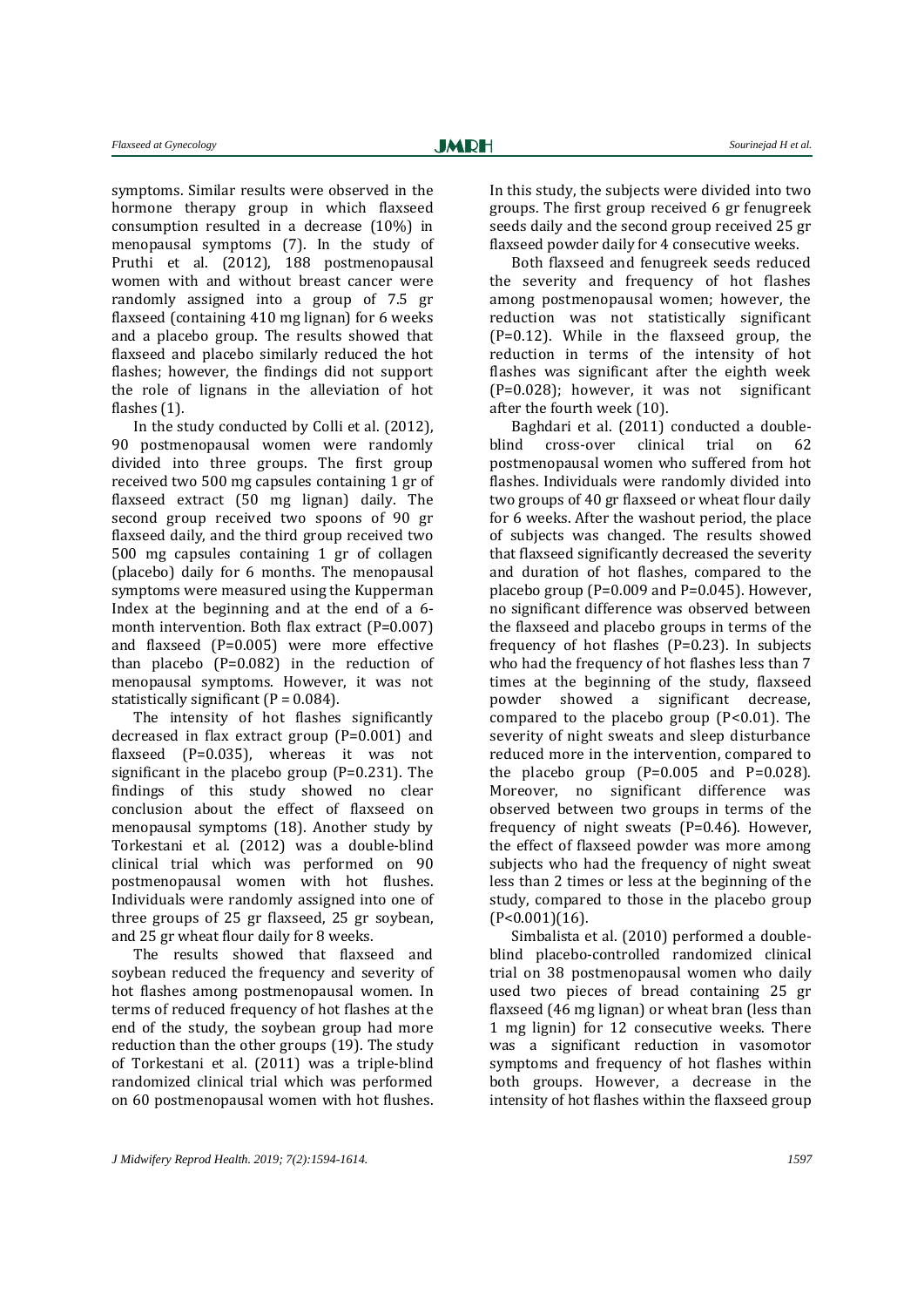was not more than that within the placebo group. Moreover, no significant difference was observed between the two groups after 12 weeks of intervention [\(5\)](#page-18-0). Pruthi et al. (2007) performed a study on daily use of 40 g flaxseed for 6 weeks on 28 postmenopausal women with hot flashes. The hot flash scores and hot flash frequencies reduced by 57% and 50%, respectively in the flaxseed group. This study showed that treatment with flaxseed supplement reduces hot flashes among women who were not treated with estrogen. This reduction was more in the intervention, compared to the placebo group [\(20\)](#page-18-13).

In the study by Lewis et al. (2006), 99 postmenopausal women used candies containing 25 gr flaxseed (50 mg lignan), 25 gr soybean muffins (42 mg isoflavone), and wheat flour muffins (control) daily for 16 weeks. The results showed a significant difference in the intensity of hot flashes not its frequency in the flaxseed group (P=0.001) [\(15\)](#page-18-8). In a randomized clinical trial with a placebo control group which was conducted by Dodin et al. (2005), 179 women consumed 40 gr flaxseed (21 mg lignan) for more than one year at multiple times. The results showed that flaxseed did not reduce hot flashes much more than the wheat flour [\(21\)](#page-18-14). In a small randomized clinical trial, Lemay et al. (2002) evaluated the effect of estrogen+/ progesterone flaxseed diet on lipids among 25 women with menopausal symptoms. In this study, 40 mg flaxseed (21 mg lignan) versus 0.625 mg conjugated estrogen was used daily for 2 months. The results showed that both drugs were effective in the significant reduction of menopausal symptoms [\(22\)](#page-18-15).

The results of the study by Dalais et al. (1998) on 52 postmenopausal women showed that the frequency of hot flashes significantly decreased in flaxseed and wheat (placebo) groups. However, no significant decrease was observed within the soybean group during the two cycles of 12 weeks of intervention [\(23\)](#page-18-16). According to the performed studies, the majority of findings show the positive effect of flaxseed on menopausal hot flashes. Therefore, it can be recommended for the treatment of hot flushes among women who are suffering from menopausal syndromes.

#### **Flaxseed and Breast cancer**

Breast cancer is one of the most common concerns of women which is diagnosed as the most prevalent cancer among females in Western societies [\(4,](#page-17-3) [11,](#page-18-4) [24,](#page-18-17) [25\)](#page-18-18). In addition, million new cases are added annually [\(26\)](#page-18-19). The mortality rate of this cancer has decreased due to the improvement in screening, early detection, and treatment. However, breast cancer is still the second leading cause of cancer-related deaths [\(11\)](#page-18-4). This multifactorial disease includes unchangeable risk factors, such as early menarche, late menopause, family and genetic history. On the other hand, the changeable factors include diet, lifestyle, alcohol consumption, use of hormone therapy, radiation exposure, physical activity, and breastfeeding [\(11,](#page-18-4) [27\)](#page-18-20). Despite the wide screening and progressed auxiliary treatments which lead to early diagnosis and longer survival, the breast cancer burden is very high. As a result, the survivors of breast cancer are interested in moderators which improve the disease-free survival. Anti-estrogen therapy is a standard treatment in receptor-positive breast cancer [\(2\)](#page-17-1). In addition to pharmacological agents, alternative and complementary approaches are widely used among breast cancer survivors. They attempt to prevent the recurrence of breast cancer, reduce the number and the severity of side effects, and provide potential benefits [\(2\)](#page-17-1). The estrogen is one of the causes associated with breast cancer. Lignans can affect the risk of breast cancer by modifying endogenous estrogen metabolism or competing with estrogen receptors [\(9\)](#page-18-21).

Flaxseed is an oilseed which is rich in n-3 polyunsaturated fatty acid, alpha-linolenic acid, and phytoestrogens of lignans. Patients with breast cancer use the therapeutic benefits of flaxseed to improve the treatment and prevent recurrence [\(11\)](#page-18-4). The protective effect of flaxseed on breast cancer has been observed among animal and epidemiological studies. The results showed the effects of flaxseed on the prevention and treatment of cancer [\(8\)](#page-18-3). Laboratory studies have shown that in the presence of estrogen, lignans inhibit the growth of cells in the type of estrogen-dependent breast cancer [\(8\)](#page-18-3). Moreover, the results of most studies on rodents show that a diet containing 2.5-10%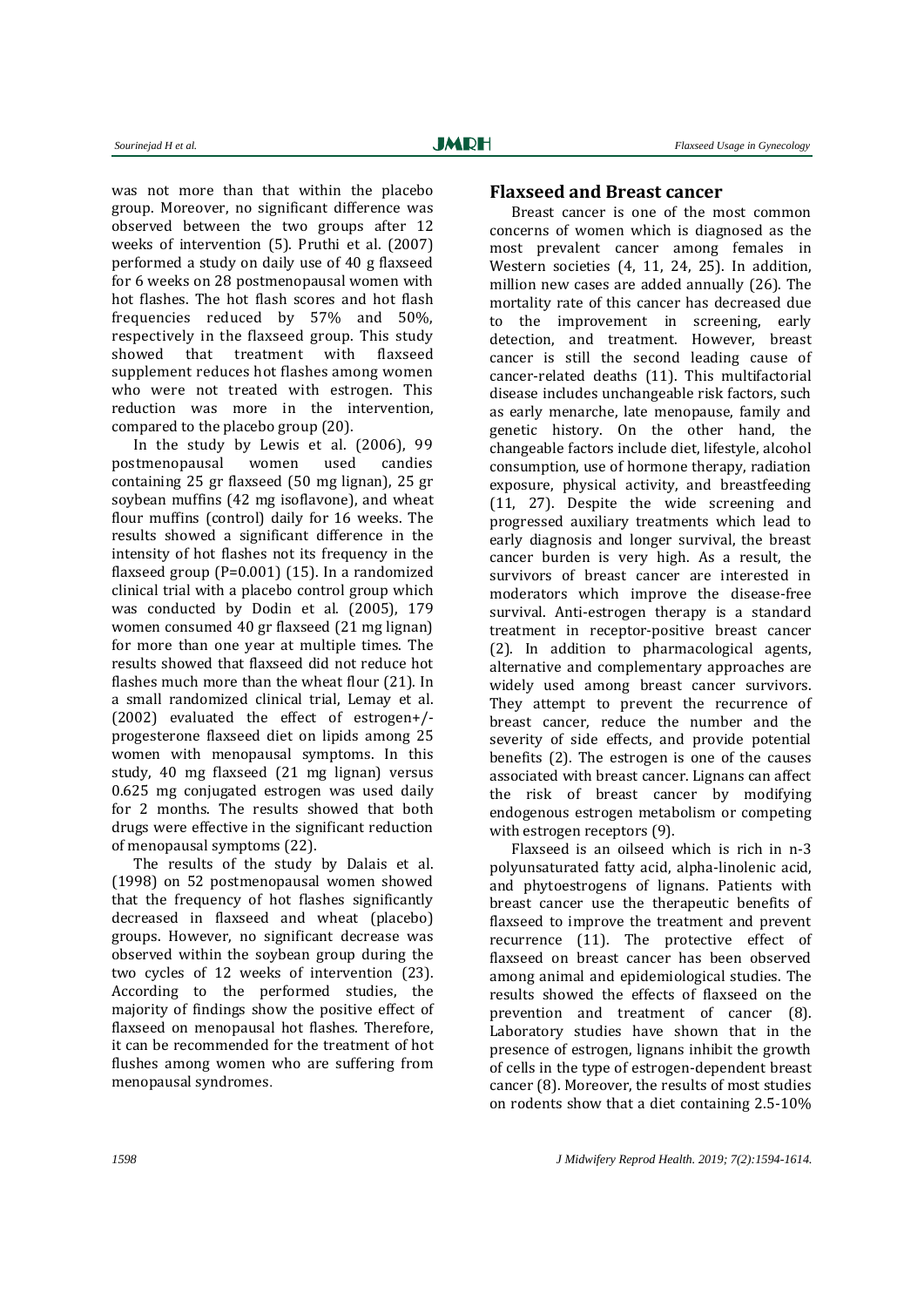flaxseed or lignin decreases tumor growth [\(11\)](#page-18-4). The consumption of fiber has an inverse relationship with breast cancer. In the group of women who consumed a high-fiber diet such as flaxseed, there was a reduction in the risk of recurrent breast cancer [\(28\)](#page-18-22).

Due to the structural similarity of lignans with estradiol and selective estrogen receptor modulators such as tamoxifen, this substance is commonly used in the treatment of breast cancer [\(8\)](#page-18-3). Lignans reduce breast cancer and the associated mortality by 33-70% and 40-53%, respectively, without a decrease in the effectiveness of tamoxifen [\(11\)](#page-18-4). Phytoestrogens prolong the menstrual cycle follicular phase and reduce the production of endogenous estradiol and possibly the proliferation of breast cells. On the other hand, phytoestrogens suppress tumors through non-hormonal pathways, such as anti-oxidant activity, apoptosis, angiogenesis, or the inhibition of growth factors and tyrosine kinase [\(29\)](#page-19-0). With regard to human and experimental studies, it has been shown that flaxseed is effective on both pathways of endocrine and growth factors, insulindependent growth factor, epidermal growth factor, and the inhibition of aromatase and 17 beta-hydroxysteroid dehydrogenase through modulation of steroid hormones metabolism.

Lignan inhibits cell proliferation in estrogen receptor-positive and estrogen receptornegative human as well as animal cells leading to the reduction in tumor growth. Moreover, Lignan metabolites and its combination with tamoxifen, as synergism, decreases the tumor growth [\(2\)](#page-17-1). Although the results of epidemiological studies are uncertain, several studies have shown that phytoestrogens are associated with a reduction in the risk of breast cancer. However, some studies have shown no significant relationship between phytoestrogens and the reduction in tumor growth [\(30-32\)](#page-19-1). Most studies have shown that lignan use is associated with a decrease in the risk of breast cancer among women before menopause; however, in most studies, no significant correlation was observed regarding postmenopausal women [\(9,](#page-18-21)  [32-35\)](#page-19-2). McCann et al. (2014) conducted a study on 28 postmenopausal women with estrogen receptor-positive breast tumors. The participants assigned into 4 groups of 25 gr

flaxseed plus one placebo tablet per day, 1 mg anastrozole per day, 25 g flaxseed plus 1 mg anastrozole per day. In addition, the control group received one placebo tablet per day for 13-16 days. The results showed no effects of flaxseed on the inhibitory activity of aromatase followed by any influences on tumor characteristics and the level of steroid

hormones [\(2\)](#page-17-1). A case-control study conducted by Lowcock et al. (2013) on 2999 women with breast cancer and 3370 healthy women showed that flaxseed significantly reduced the risk of breast cancer by about 20% to 30% [\(13\)](#page-18-6). A clinical trial was carried out by Fabian et al. (2010) on 45 premenopausal women at high risk of breast cancer who used daily 50 mg secoisolariciresinol diglycoside for 12 months. According to the results, the median cell proliferation at the end of 12 months of the intervention decreased significantly by 50% and favorable changes were observed in the histological characteristics of the tumor. No changes were diagnosed by mammography in breast density, thereby indicating that shortterm use of lignans had no protective effect [\(36\)](#page-19-3). Cotterchio et al. (2008) conducted a casecontrol population-based study on 3063 women with breast cancer and 3430 healthy women. The results showed a decrease in the risk of breast cancer among non-menopausal women who used lignans.

Moreover, the significant effect of body mass index (BMI) was observed on the risk level of breast cancer. Therefore, with regard to the classification based on BMI, the reduction of risk was significant only in the group of overweight women [\(29\)](#page-19-0). The results of a population-based case control study conducted by Fink et al. (2007) showed that isoflavone consumption was not associated with a reduction in the risk of breast cancer. However, the use of lignans among postmenopausal women decreased the risk of breast cancer. This reduction was not observed among women before menopause and was not related to estrogen receptor status [\(37\)](#page-19-4). Moreover, Thanos et al. (2006) conducted a Canadian case-control study of 3024 cases and 3420 controls. The results showed an association between phytoestrogens consumption in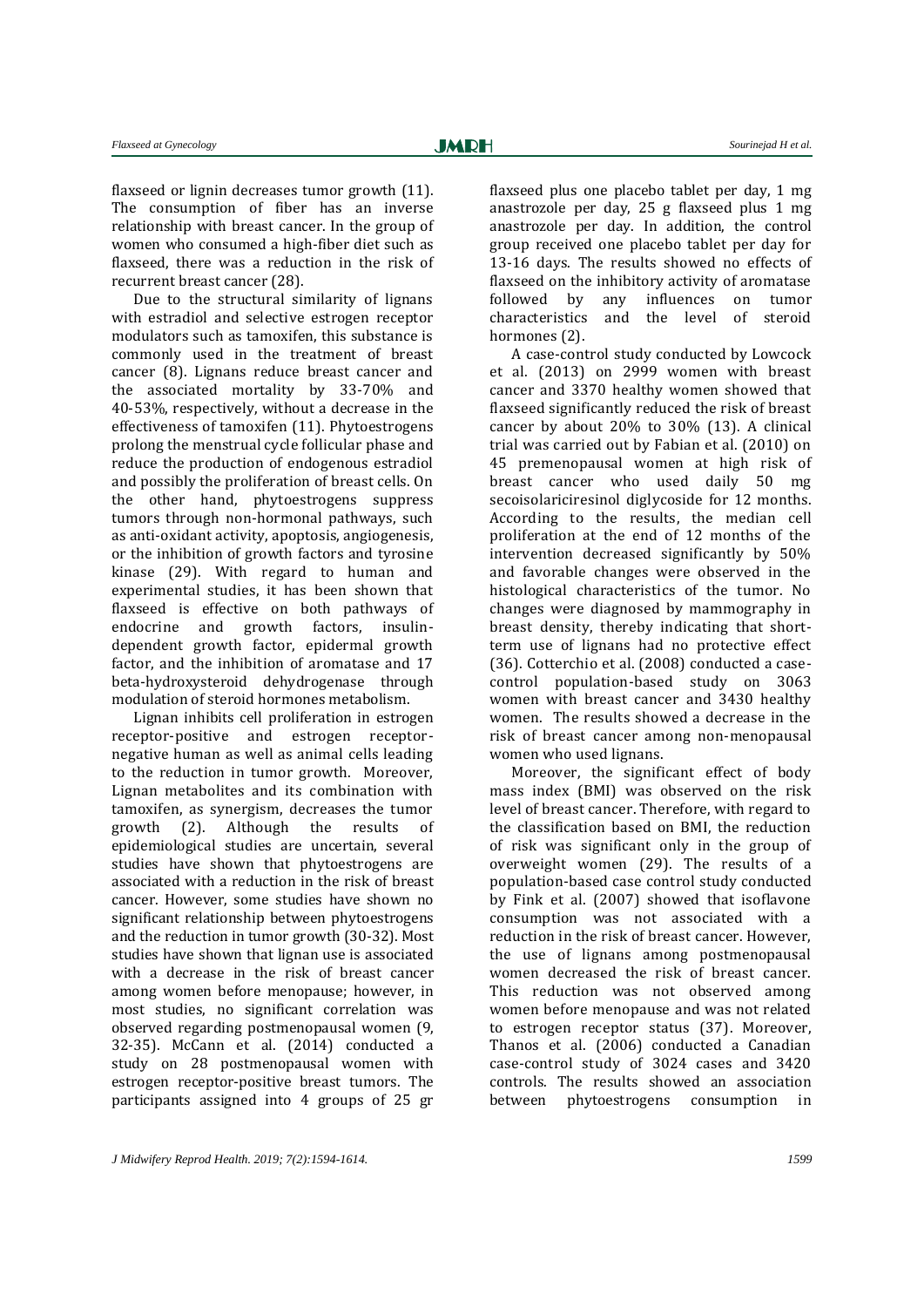adolescence and a reduction in the risk of breast cancer in adulthood [\(38\)](#page-19-5). The study of Thompson et al. (2005) on 32 postmenopausal breast cancer patients showed that daily use of 25 gr flaxseed from the time of the first biopsy to surgery reduced cell proliferation significantly and increased apoptosis. Furthermore, the results revealed a significant reduction in terms of gene expression in human breast cancer cells [\(8\)](#page-18-3).

According to a population-based case-control study by McCann et al. (2004), the association between dietary intake of lignans and the risk of breast cancer was investigated on 1122 women with breast cancer and 2036 healthy women. In this study, the menopause status was effective on the risk of breast cancer in relation to lignan consumption. The risk of breast cancer decreased in premenopausal women who were in the highest quartile of lignan consumption. However, there was no relationship between lignan consumption and the risk of breast cancer among postmenopausal women. The results of this study supported the use of higher levels of lignans to reduce the risk of breast cancer, especially among premenopausal women [\(9\)](#page-18-21). Another case-control study carried out by McCann et al. (2002) on 207 women with primary breast cancer and 188 healthy women. The results showed a significant protective effect of high levels of lignin on the risk of breast cancer, especially among premenopausal women [\(33\)](#page-19-6). Horn-Ross et al. (2002) conducted a case-control study on 1326 women with breast cancer and 1657 healthy women. According to the obtained results, phytoestrogens were not associated with the risk of breast cancer even after adjusting the results in terms of menopause [\(39\)](#page-19-7). In the evaluation of mentioned case-control studies and clinical trials, most studies pointed to positive effects of flaxseed on reducing the risk of breast cancer, especially among women who used this substance before menopause.

#### **Flaxseeds and Mastalgia**

People prefer to use herbal supplements in the treatment of chronic diseases, such as mastalgia [\(40\)](#page-19-8). Mastalgia is the most common benign disorder of breast affecting women of reproductive age leading to midwife-led

counseling interventions [\(3,](#page-17-2) [41\)](#page-19-9). Among all forms of mastalgia, cyclic mastalgia is the most common type that is observed among about 80% of women. It is often described as abnormal sensitivity and boredom heaviness of the breast [\(42\)](#page-19-10). The main cause of cyclic mastalgia is unknown; however, its onset in the luteal phase can be a sign of breast parenchymal hormonal stimulation. Hormonal causes include increased levels of estrogen and prolactin, decreased levels of progesterone, and an imbalance in estrogen/progesterone ratio [\(3,](#page-17-2) [42\)](#page-19-10). On the other hand, non-hormonal causes consist of nutritional factors, such as excessive intake of caffeine and high-fat diet as well as lack of essential fatty acids. This result in increased production of prostaglandins leading to breast pain, abnormal fluid retention, and psychological and medicinal disorders [\(43,](#page-19-11) [44\)](#page-19-12). Hormonal and nonhormonal drugs are used to treat cyclic mastalgia. The adverse effects of using hormonal drugs have limited their use as the first line of treatment; however, the most appropriate drug is still not recommended due to the controversies with regard to the selection of most effective therapeutic method [\(45,](#page-19-13) [46\)](#page-19-14). Herbal or dietary supplements, have a few side effects and are more popular than hormone-balancing supplements [\(40,](#page-19-8) [46\)](#page-19-14). Flaxseed has been introduced as the first line treatment for cyclic mastalgia, due to its structural similarity to tamoxifen and aromatase enzyme inhibitors [\(3,](#page-17-2) [8,](#page-18-3) [47\)](#page-19-15). There are limited studies which have been conducted on the effect of flaxseeds on cyclic mastalgia. Jafarnejad et al. (2016) carried out a study on 90 patients with cyclic mastalgia. According to the results, daily intake of flaxseed (30 mg), evening primrose oil (two capsules of 1000 mg), and vitamin E (1 capsule 400 Unit) for two menstrual cycles resulted in a reduction in the severity of breast pain. The reduction level was similar in all three groups; however, flaxseeds and evening primrose oil affected the severity of breast pain by one cycle of consumption [\(48\)](#page-19-16).

On the other hand, the reduction in pain duration was significant only in the flaxseed group [\(49\)](#page-19-17). The results of a study by Mirghafourvand et al. (2016) on 159 women with cyclic mastalgia showed that the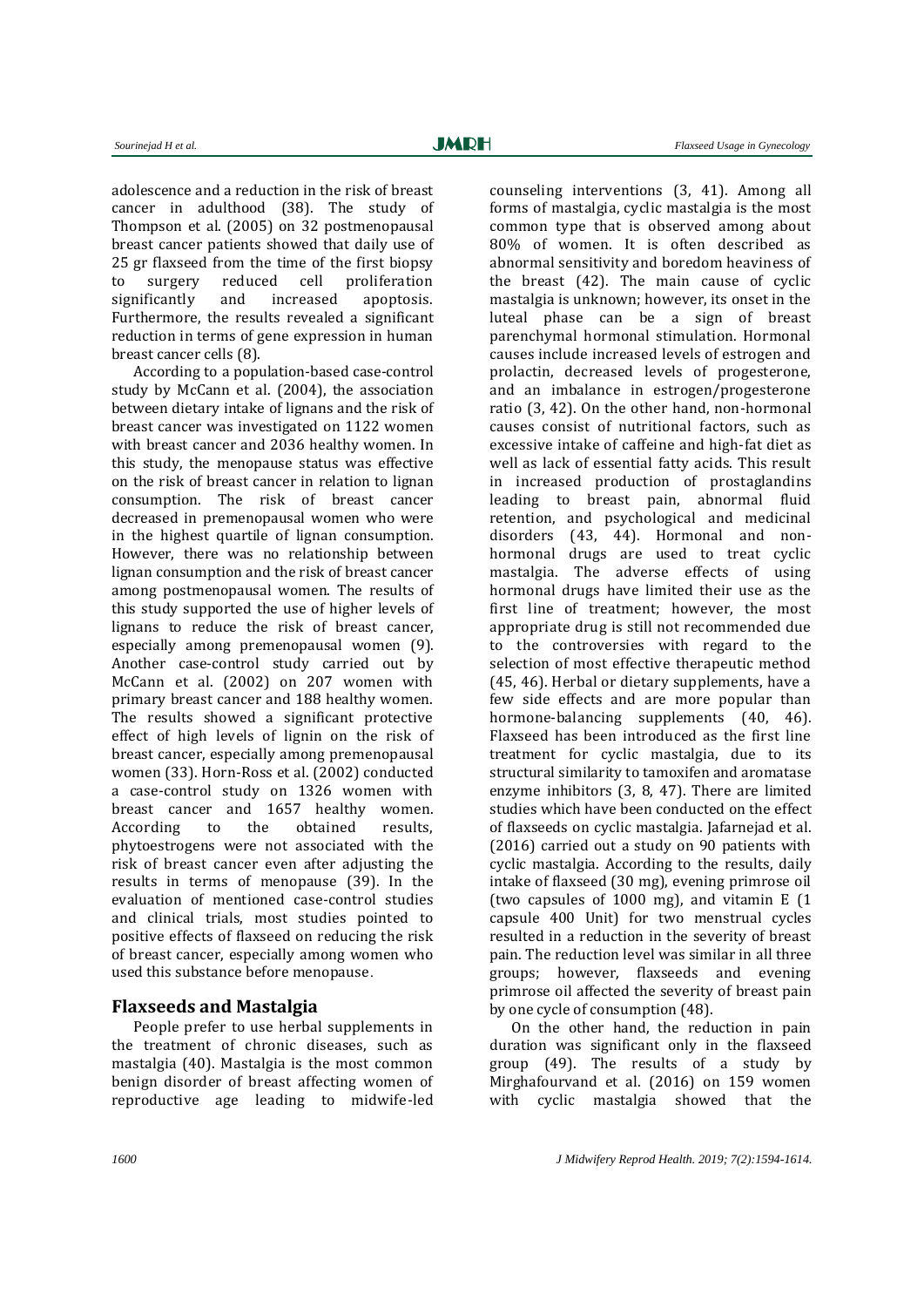consumption of 25 gr flaxseed and 3.2 to 4.8 mg vitagnus tablets for two menstrual cycles was effective in reducing the cyclic mastalgia [\(50\)](#page-19-18). Vaziri et al. (2014) conducted a study on 181 women complaining of cyclic mastalgia. The results showed that 30 gr flaxseed for two menstrual cycles reduced the severity of mastalgia more significantly than omega-3 fatty acid (P<0.0001). Moreover, omega-3 fatty acids were also more effective than wheat bread as a placebo (P= 0.003) [\(3\)](#page-17-2). In addition, Goss et al. (2000) in double-blind placebo-control trials on 116 women with severe cyclic mastalgia, showed a significant improvement in severe cyclic mastalgia after daily consumption of 25 gr flaxseed for 4 menstrual cycles [\(51\)](#page-19-19). Studies on the effect of flaxseed on cyclic mastalgia are limited; however, all of the above trials have highlighted the positive effects of flaxseed on the reduction of cyclic mastalgia.

Therefore, flaxseed can be a suitable substitute for the drugs which come with many side-effects and used for the treatment of this disorder. Accordingly, more extensive studies with larger sample size and longer duration are required to determine the effect of flaxseed and the appropriate effective dosage in the improvement of cyclic mastalgia.

### **Flaxseeds and Premenstrual syndrome**

Flaxseed has recently been used in the treatment of premenstrual syndrome. The premenstrual syndrome consists of a set of emotional, behavioral, and physical symptoms that occurs at least one week before menstruation. It decreases with the onset of menstruation or stops 4 days after the period. Many women experience premenstrual syndrome at reproductive age [\(50,](#page-19-18) [52\)](#page-20-0). This syndrome causes significant disorders in everyday life activities, including work, school, social activities, hobbies, and interpersonal relationships [\(53\)](#page-20-1). The main cause of premenstrual syndrome is unknown, although the role of hormonal and neurotransmitter factors has been suggested in the etiology of this syndrome [\(50\)](#page-19-18). Some of the possible causes include genetic causes, lifestyle, deficiency of vitamins and minerals, and hormonal changes [\(54\)](#page-20-2). About 80% of women with this syndrome

prefer to use acupuncture and herbal medicines [\(55\)](#page-20-3). Flaxseed is reported as being effective in the alleviation of the symptoms of premenstrual syndrome [\(48,](#page-19-16) [56\)](#page-20-4). Mirghafourvand et al. (2016) study is the first and only research which has already examined the effect of flaxseed on the symptoms of this syndrome. This clinical trial was conducted on 159 women with a tripleblind design. The participants were assigned into three groups receiving 25 gr flaxseed and vitagnus tablets (placebo), vitagnus tablets and flaxseed (placebo), and vitagnus tablets (placebo) and flaxseed (placebo) for two menstrual cycles. The results showed that flaxseed and vitagnus both were effective in reducing premenstrual syndrome [\(50\)](#page-19-18). In this regard, further research is needed in order to achieve clearer conclusions.

#### **Flaxseed and Ovarian cancer**

Flaxseed, as a chemical precursor of breast cancer, is also effective in the treatment of other cancers [\(1,](#page-17-0) [3,](#page-17-2) [6,](#page-18-1) [8,](#page-18-3) [11\)](#page-18-4). Therefore, studies have been done to determine the effect of flaxseed on ovarian cancer. The results of a study by Dikshit et al. (2017) showed that flaxseed supplementation resulted in the apoptosis of ovarian cells. Therefore, it reduced the tumor burden, and the severity and frequency of ovarian cancer among the laying hens [\(57\)](#page-20-5). A study conducted by Dikshit et al. (2016) on 2.5 year-old hens who fed a diet containing 15% flaxseed, a fat-free diet of flaxseed, or flax oil 5% for 3 months. The results showed that flaxseed diet had a protective effect on the hens' ovary by altering the signal and metabolism of estrogen [\(58\)](#page-20-6).

Delman et al. (2015) conducted a study on female rats, which received 0, 10, or 100 PPM of secoisolariciresinol diglucoside in their diet. The breast glands and epithelial ovarian tissue were examined after 3 months. The treatment with secoisolariciresinol diglucoside resulted in the normalization of dysplasia, the number of cells, and the expression of several genes which were affected by carcinogenesis. However, there was no evidence to suggest that secoisolariciresinol diglucoside improved the preneoplastic progression in the ovary [\(59\)](#page-20-7). The study by Hales et al. (2014) on white laying hens showed that nutritional intervention by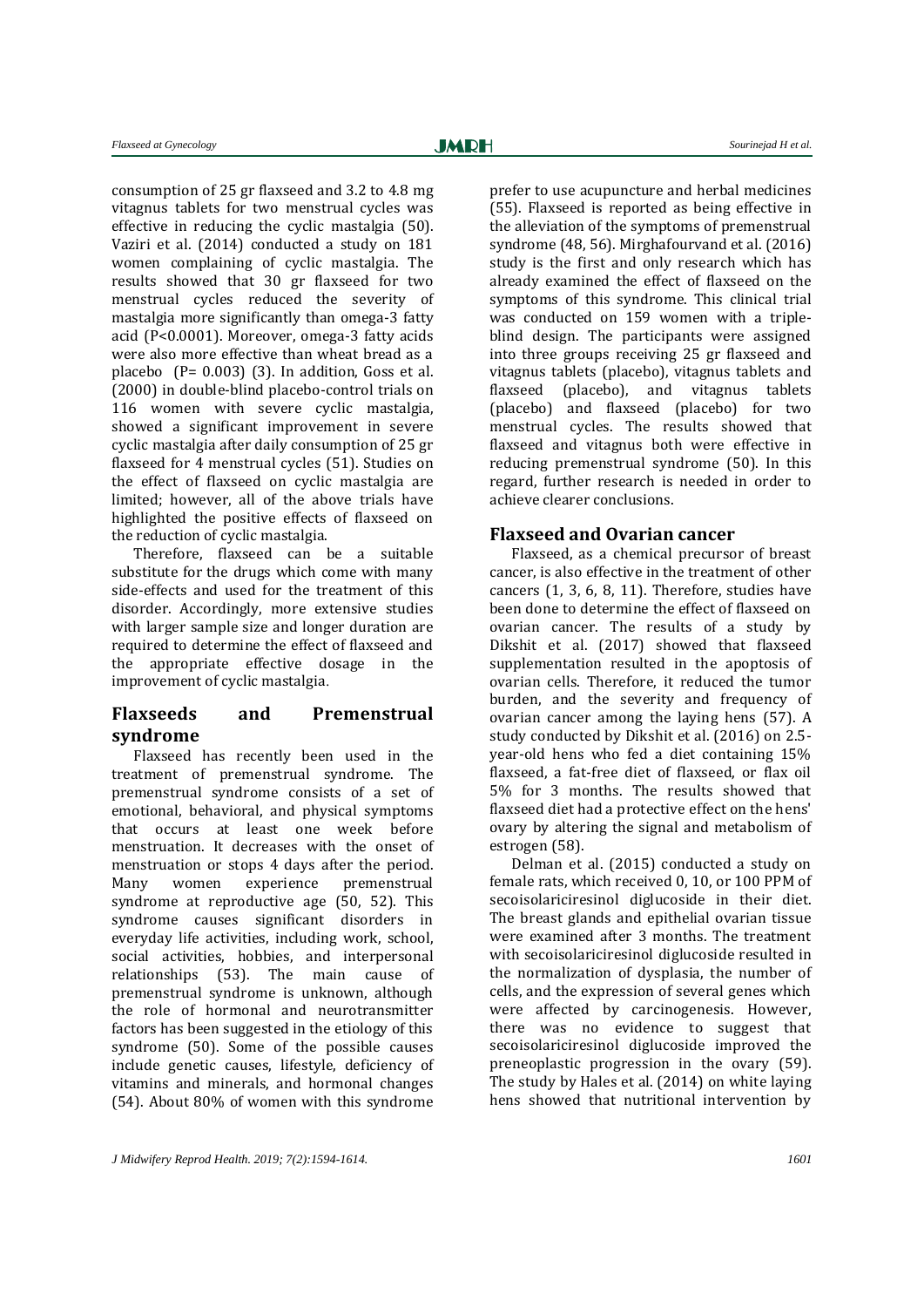flaxseed affected the pathways regulating morphogenesis and subsequently altering the progression of ovarian cancer [\(60\)](#page-20-8).

In a study by Eilati et al. (2013), a standard diet enriched with flaxseed 10% was conducted on hens for 1 year. The results showed that the incidence and severity of ovarian cancer decreased among hens fed with diets containing flaxseed 10%. The results of this study could be the basis for nutritional interventions in clinical trials for the prevention and treatment of ovarian cancer among humans [\(61\)](#page-20-9). Ansenberger et al. (2010) carried out a study on white laying hens fed with a diet enriched in flaxseed 10% for one year. The results showed a significant reduction in the severity of ovarian cancer; however, it did not reduce the prevalence of the disease. Flaxseed-fed hens had higher general health and fewer mortality rates. The results of this study could be the basis to carry out clinical trials among humans in order to evaluate the effect of flaxseed on ovarian cancer as a chemical suppressor [\(62\)](#page-20-10). The results of studies which have been carried out on laying hens indicate the protective effect of flaxseed on ovarian cancer. Nevertheless, clinical trials should be conducted on humans in order to achieve more definite results.

#### **Flaxseed and Sex hormones**

The effect of flaxseed on the level of sex hormones has also been studied. In the study by Sturgeon et al. (2008), it was shown that flaxseed moderately reduced the level of sex hormones, especially among obese or overweight individuals [\(63\)](#page-20-11). Two small interventional studies were conducted on 20 and less than 20 postmenopausal women. The participants were assigned into two groups of treatment with daily 25 g flaxseed for 16 weeks and 40 g flaxseed on a daily basis for 3 months. According to the results, no change was observed in serum levels of estradiol, Estron sulfate, and sex hormone-binding globulins [\(64,](#page-20-12) [65\)](#page-20-13).

In a cross-over trial conducted by Frische et al. (2003), 16 non-menopausal women were investigated for 4 periods and 2 menstrual cycles. In addition to their routine diet, the women during this period did not receive flaxseed or wheat flour. However, they either received 10 gr

flaxseed, or 28 gr wheat flour, or a combination of 10 gr flaxseed and 28 gr wheat flour per day. Blood samples were taken in the middle of the luteal phase and no changes were observed within the flaxseed group in terms of hormone levels [\(66\)](#page-20-14). In a cross-over clinical trial conducted by Hutchins et al. (2001), 28 postmenopausal women were observed during three cycles of 7 weeks. The participants consumed 0, 5, or 10 gr flaxseed along with their usual diet. The blood samples were tested in the last week of each intervention period. According to the results, the flaxseed diet significantly reduced the amount of 17 beta-estradiol and estrone sulfate followed by an increase in prolactin levels. However, blood levels were not altered in terms of androstenedione, estrone, sex hormones binding globulins, progesterone, testosterone, free testosterone, dehydroepiandrosterone, and dehydroepiandrosterone sulfate with regard to the flaxseed diet [\(67\)](#page-20-15).

A cross-sectional randomized study on 28 postmenopausal women showed that the use of flax supplementation as 5 to 10 gr per day for 21 weeks significantly decreased serum levels of estradiol and estrone sulfate. However, the levels of estrone, sex hormones binding globulins, and testosterone remained unchanged in this study [\(68\)](#page-20-16). The results of the mentioned studies are not sufficient in order to obtain definitive conclusions regarding the effect of flaxseed on the level of blood hormones. Moreover, there are also controversies regarding the effectiveness of this substance on the levels of blood hormones. Therefore, further studies are needed to shed lights on the efficacy of this substance.

### **Side effects of flaxseed with regard to the performed studies**

According to the available data, it seems that flaxseed is safe when administered orally and in recommended dosage for less than 4 months among healthy individuals. the long use of flaxseed is reported being accompanied by minor side effects [\(6\)](#page-18-1). In the performed studies, the reported side effects include diarrhea [\(1,](#page-17-0) [3,](#page-17-2)  [12,](#page-18-5) [16,](#page-18-9) [20,](#page-18-13) [48,](#page-19-16) [50\)](#page-19-18), abdominal distension [\(1,](#page-17-0) [20\)](#page-18-13), stomach pain [\(48\)](#page-19-16), abdominal distension [\(1,](#page-17-0) [3,](#page-17-2) [5,](#page-18-0)  [16,](#page-18-9) [20,](#page-18-13) [48\)](#page-19-16), nausea [\(1,](#page-17-0) [12,](#page-18-5) [16\)](#page-18-9), increased intestinal excretion [\(5\)](#page-18-0), constipation [\(16\)](#page-18-9), feeling of satiety [\(5\)](#page-18-0), headache [\(20\)](#page-18-13), and allergy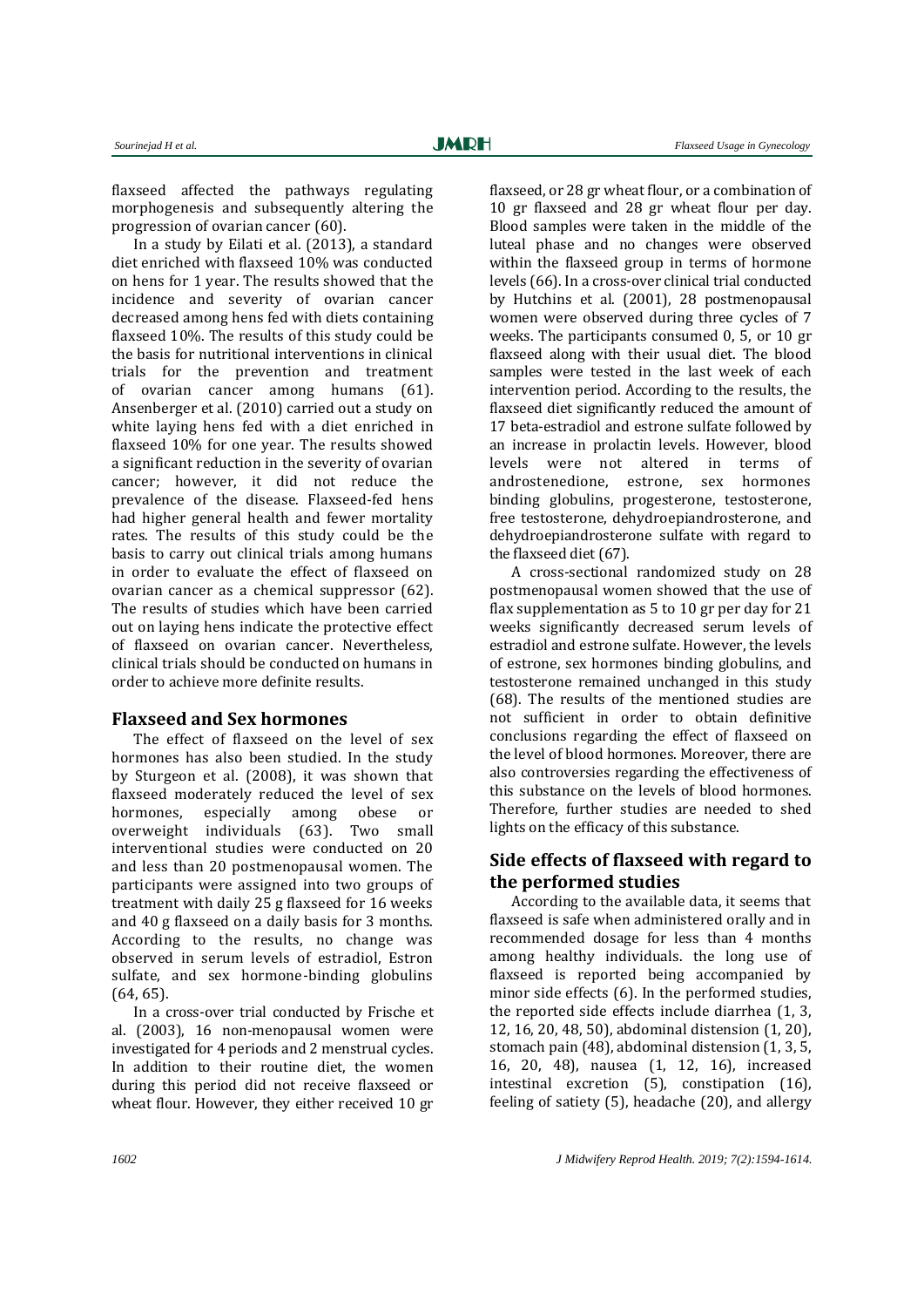#### Flaxseed at Gynecology **Sourine and Flather Controllering Sourine Sourine in the Sourine in ALC Flather Sourine in ALC Flather Sourine in ALC Flather Sourine in ALC Flather Sourine in ALC Flather Sourine in ALC Flather Sou**

**JMRH** 

[\(20\)](#page-18-13).The digestive complications of flaxseed are possibly due to the presence of high fiber, and the fluidity characteristic, and allergy to this substance [\(1,](#page-17-0) [6\)](#page-18-1). It has been reported that

| Author/<br>Year                 | Study<br>type                                           | Place<br>of<br>study                         | The<br>purpose of<br>the study                                                               | Number of<br>samples                                                       | Number of<br>studied<br>group                                                                                                                                                                               | <b>Duration</b><br>of use | Tool's of<br>study                                                                                                                                                                                                                                  | <b>Result</b>                                                                                                                                           |
|---------------------------------|---------------------------------------------------------|----------------------------------------------|----------------------------------------------------------------------------------------------|----------------------------------------------------------------------------|-------------------------------------------------------------------------------------------------------------------------------------------------------------------------------------------------------------|---------------------------|-----------------------------------------------------------------------------------------------------------------------------------------------------------------------------------------------------------------------------------------------------|---------------------------------------------------------------------------------------------------------------------------------------------------------|
| Cetisli et<br>al.<br>(2015)     | Clinical<br>Trial                                       | Turkey                                       | Effect of<br>flaxseed use<br>on<br>menopausal<br>symptoms<br>and quality<br>of life          | 140<br>postmenopa<br>usal women                                            | 3 groups<br>1) 5 grams of<br>flaxseed<br>2)Hormone<br>Therapy<br>(2mg of<br>estradiol and<br>1 mg of<br>Norethindro<br>ne Acetate)<br>3) control                                                            | 12 weeks                  | A<br>demographic<br>questionnair<br>e, menopause<br>rating scale,<br>short form of<br>quality of life<br>questionnaire                                                                                                                              | Significant<br>reduction<br>in hot<br>flashes<br>and<br>increased<br>quality of<br>life                                                                 |
| Pruthi et<br>al.<br>(2012)      | Randomi<br>zed,<br>placebo<br>control<br>trial          | United<br><b>States</b><br>of<br>Americ<br>a | Evaluate the<br>efficacy of<br>flaxseed in<br>reducing hot<br>flashes                        | 188<br>postmenopa<br>usal women<br>with and<br>without<br>breast<br>cancer | 2 groups<br>1) 7/5 grams<br>of flaxseed<br>2) Placebo                                                                                                                                                       | 6 weeks                   | Hot flash<br>related daily<br>interference<br>scale (HFDIS),<br>the profile of<br>mood states<br>(POMS), the<br>menopause<br>quality of life<br>scale<br>(MenQOL),<br>the global<br>impression of<br>benefit, and a<br>side effect<br>questionnaire | The same<br>reduction<br>in hot<br>flashes in<br>flaxseed<br>and<br>placebo<br>groups                                                                   |
| Colli et<br>al.<br>(2012)       | Randomi<br>zed,<br>placebo<br>control<br>trial          | Brazil                                       | Effect of seed<br>and flaxseed<br>extracts on<br>reducing<br>menopausal<br>symptoms          | 90<br>Postmenopa<br>usal women                                             | 3 groups:<br>1) Two<br>capsules of<br>$500$ mg<br>containing 1<br>gram of<br>flaxseed<br>extracts<br>2) 90 grams<br>of flaxseed<br>3) Two<br>capsules of<br>$500$ mg<br>containing 1<br>gram of<br>collagen | 6 months                  | Kupperman<br>Index                                                                                                                                                                                                                                  | A non-<br>significant<br>reduction<br>in hot<br>flashes in<br>the two<br>groups of<br>flaxseed<br>and flax<br>extract,<br>compared<br>to placebo        |
| Turkesta<br>ni et al.<br>(2012) | Double-<br>blind<br>randomiz<br>ed<br>clinical<br>trial | Iran                                         | Comparison<br>of the effect<br>of flaxseed<br>and soybean<br>on<br>menopausal<br>hot flashes | 90<br>postmenopa<br>usal women<br>with hot<br>flashes                      | 3 groups:<br>1) 25 grams<br>of flaxseed<br>$2)$ 25 grams<br>of soy<br>3) 25 grams<br>of wheat<br>flour                                                                                                      | 8 Weeks                   | A<br>demographic<br>questionnair<br>e, checklist of<br>intensity and<br>duration of<br>hot flashes                                                                                                                                                  | Reduction<br>in the<br>severity of<br>hot flashes<br>in both<br>flaxseed<br>and<br>soybean<br>groups and<br>a decrease<br>in the<br>frequency<br>of hot |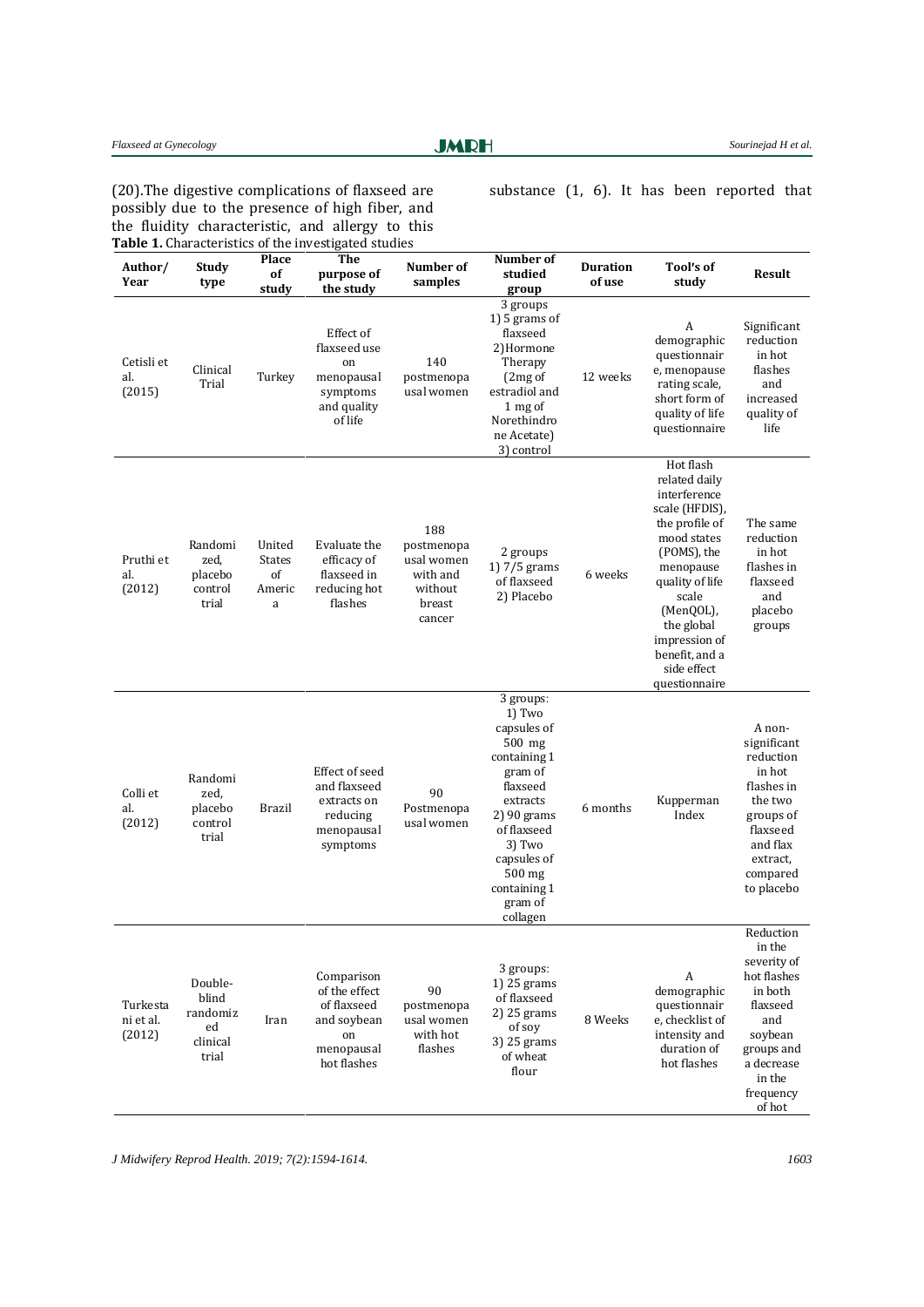|                                 |                                                              |                                              |                                                                                                                  |                                                                                            |                                                                                 |          |                                                                                                | flashes in<br>the<br>soybean                                                                                                                                                                                                                                                           |
|---------------------------------|--------------------------------------------------------------|----------------------------------------------|------------------------------------------------------------------------------------------------------------------|--------------------------------------------------------------------------------------------|---------------------------------------------------------------------------------|----------|------------------------------------------------------------------------------------------------|----------------------------------------------------------------------------------------------------------------------------------------------------------------------------------------------------------------------------------------------------------------------------------------|
| Table 1. Continued              |                                                              |                                              |                                                                                                                  |                                                                                            |                                                                                 |          |                                                                                                | group                                                                                                                                                                                                                                                                                  |
| Turkesta<br>ni et al.<br>(2011) | Randomi<br>zed<br>clinical<br>trial                          | Iran                                         | The Effect of<br>fenugreek<br>and flaxseed<br>on<br>menopausal<br>hot flash                                      | 60<br>postmenopa<br>usal women<br>with hot<br>flashes                                      | 2 groups:<br>1) 6 grams of<br>fenugreek<br>2) 25 grams<br>of flaxseed<br>powder | 4 weeks  | Demographic<br>questionnair<br>e, checklist of<br>intensity and<br>frequency of<br>hot flashes | A non-<br>significant<br>reduction<br>in the<br>intensity<br>and<br>frequency<br>of hot<br>flashes in<br>the two<br>groups at<br>the end of<br>week 4, a<br>significant<br>reduction<br>in the<br>intensity of<br>hot flash in<br>the<br>flaxseed<br>group at<br>the end of<br>week 8. |
| Baghdar<br>i et al.<br>(2011)   | A double-<br>blind<br>randomiz<br>ed cross-<br>over<br>study | Iran                                         | Effect of 6-<br>weeks<br>consumption<br>of flaxseed<br>on<br>vasomotor<br>hot flashes in<br>climacteric<br>women | 62 women<br>aged at least<br>41 years<br>with five<br>moderate to<br>severe hot<br>flashes | 2 groups:<br>1) 40 grams<br>of flax seed<br>2) 40 grams<br>of wheat<br>flour    | 6 Weeks  | Daily hot<br>flashes and<br>night sweats<br>check list                                         | 6-week<br>consumptio<br>n of flaxseed<br>powder<br>may be<br>effective in<br>the<br>reduction of<br>vasomotor<br>symptoms,<br>especially<br>for women<br>with<br>moderate<br>vasomotor<br>symptoms,c<br>ompared to<br>women<br>with more<br>and severe<br>symptoms.                    |
| Simbalist<br>a et al.<br>(2010) | Randomi<br>zed<br>clinical<br>trial                          | Brazil                                       | Daily Effects<br>of flaxseed on<br>menopausal<br>symptoms                                                        | 38<br>postmenopa<br>usal women                                                             | 2 groups:<br>1) 25 grams<br>of flaxseed<br>2) 25 grams<br>of wheat<br>bran      | 12 weeks | Kupperman<br>Index                                                                             | The non-<br>significant<br>reduction<br>in the<br>intensity of<br>hot flash in<br>the two<br>groups                                                                                                                                                                                    |
| Pruthi et<br>al.<br>(2007)      | Clinical<br>trial                                            | United<br><b>States</b><br>of<br>Americ<br>a | Effect of<br>flaxseed on<br>menopause<br>hot flashes                                                             | 28<br>postmenopa<br>usal women<br>with hot<br>flashes                                      | 40 grams of<br>flaxseed                                                         | 6 weeks  | Hot flashes<br>daily<br>registration<br>form                                                   | Significant<br>reduction<br>in hot<br>flashes in<br>the<br>flaxseed,                                                                                                                                                                                                                   |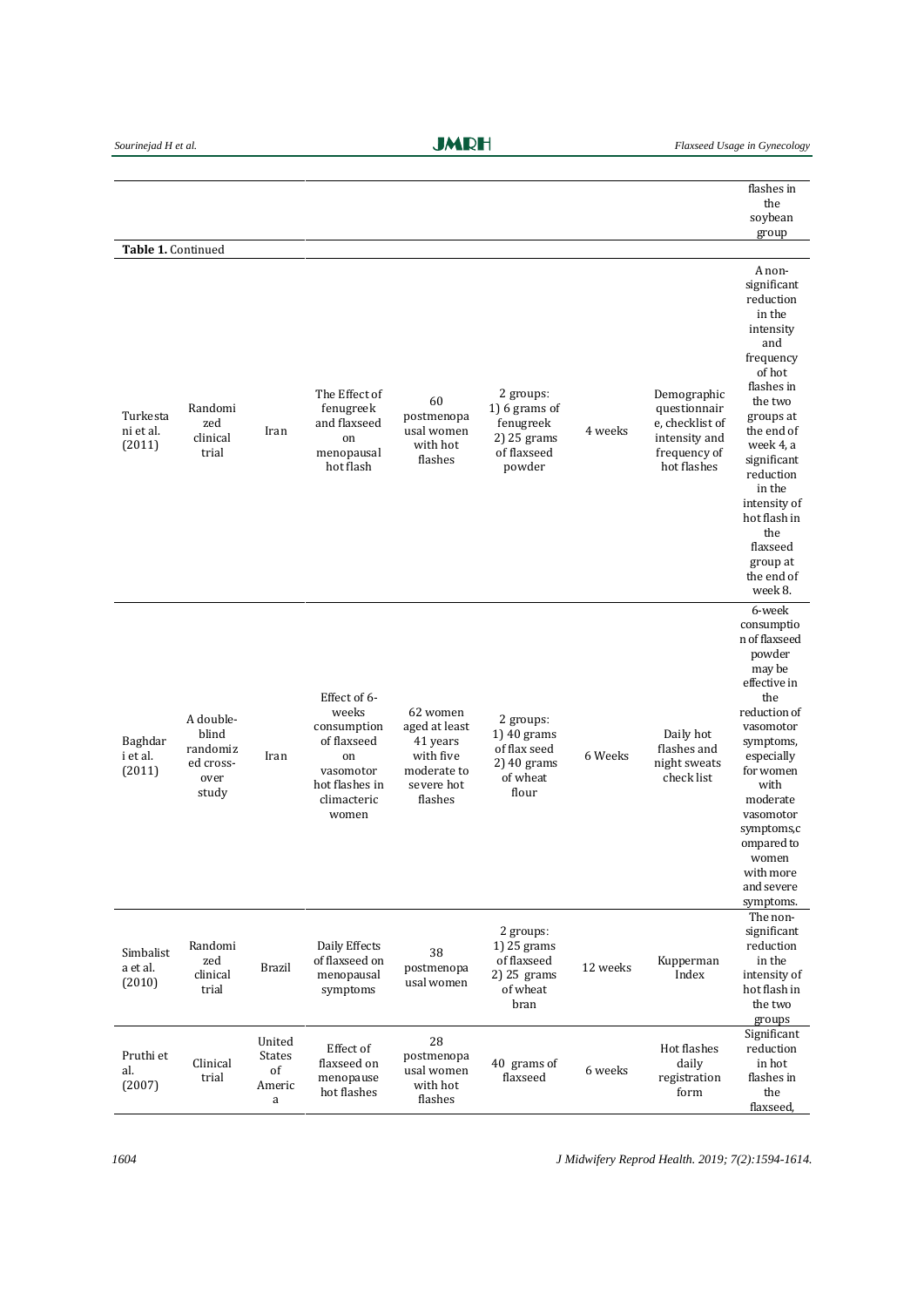**JMRH** 

|                             |                                                              |               |                                                                                                                                                  |                                                                                  |                                                                                                                                                                               |              |                                                                                                                                                 | compared<br>to the<br>placebo<br>group                                                                                               |
|-----------------------------|--------------------------------------------------------------|---------------|--------------------------------------------------------------------------------------------------------------------------------------------------|----------------------------------------------------------------------------------|-------------------------------------------------------------------------------------------------------------------------------------------------------------------------------|--------------|-------------------------------------------------------------------------------------------------------------------------------------------------|--------------------------------------------------------------------------------------------------------------------------------------|
| Table 1. Continued          |                                                              |               |                                                                                                                                                  |                                                                                  |                                                                                                                                                                               |              |                                                                                                                                                 |                                                                                                                                      |
| Lewis et<br>al.<br>(2006)   | Double-<br>blind<br>randomiz<br>ed<br>clinical<br>trial      | Canada        | Effect of<br>flaxseed on<br>hot flashes<br>and quality<br>of life in<br>postmenopa<br>usal women                                                 | 99<br>postmenopa<br>usal women                                                   | 3 groups<br>$1)$ 25 $grams$<br>of flaxseed<br>2) 25 grams<br>of soy<br>3) 25 grams<br>of wheat<br>flour                                                                       | 16 weeks     | Daily record<br>of hot<br>flashes.<br>quality of life<br>questionnair<br>e related to<br>menopause                                              | Non-<br>significant<br>effect of<br>soybean<br>and<br>flaxseed<br>on hot<br>flashes<br>and<br>quality of<br>life                     |
| Dodin et<br>al.<br>(2005)   | Double-<br>blind<br>randomiz<br>ed<br>clinical<br>trial      | Canada        | The effect of<br>flaxseed<br>dietary<br>supplement<br>on lipid<br>profile, bone<br>mineral<br>density, and<br>symptoms in<br>menopausal<br>women | 179<br>postmenopa<br>usal women                                                  | 40 grams of<br>flaxseed                                                                                                                                                       | 12 months    | Demographic<br>questionnair<br>e, frequency<br>assessment<br>questionnair<br>e, quality of<br>life<br>questionnair<br>e related to<br>menopause | Not<br>clinically<br>significant<br>effect on<br>menopaus<br>al<br>symptoms,<br>bone<br>mineral<br>density,<br>and lipid<br>profiles |
| Lemay<br>et al.<br>(2002)   | Randomi<br>zed<br>cross-<br>over<br>study                    | Canada        | Effect of<br>flaxseed and<br>hormone<br>therapy on<br>menopausal<br>symptoms<br>and blood<br>cholesterol                                         | 25<br>postmenopa<br>usal women                                                   | 2 groups:<br>1) 40 mg of<br>flaxseed per<br>day<br>2) 0/625 mg<br>of<br>conjugated<br>estrogen                                                                                | 2 months     | Kupperman<br>Index                                                                                                                              | Significant<br>reduction<br>in<br>menopaus<br>al<br>symptoms<br>in both<br>groups                                                    |
| Dalais et<br>al.<br>(1998)  | A double-<br>blind<br>randomiz<br>ed cross-<br>over<br>study | Austral<br>ia | Effect of<br>phytoestroge<br>ns in<br>postmenopa<br>usal women                                                                                   | 52<br>postmenopa<br>usal women                                                   | 3 groups:<br>$1)$ 45 grams<br>of flaxseed<br>2) 45 grams<br>of soybean<br>3) 45 grams<br>of wheat<br>flour                                                                    | 12 weeks     | Hot flashes<br>daily<br>registration<br>form                                                                                                    | Significant<br>reduction<br>in hot<br>flashes in<br>flax and<br>placebo<br>groups                                                    |
| McCann<br>et al.<br>(2014)  | Factorial<br>trial                                           | New<br>York   | Effect of<br>flaxseed and<br>aromatase<br>seed and<br>their<br>interaction<br>on breast<br>tumor                                                 | 28<br>postmenopa<br>usal women<br>with positive<br>estrogen<br>receptor<br>tumor | 4 groups:<br>1) 25 grams<br>of flaxseed<br>+1 placebo<br>pills<br>2) 1 mg<br>anastrozole<br>$3$ ) 25 grams<br>of flaxseed +<br>1 mg of<br>anastersulin<br>4)1 Placebo<br>Pill | $13-16$ days | Biopsy and<br>mass<br>resection                                                                                                                 | No<br>significant<br>effect of<br>flaxseed<br>on breast<br>tumor                                                                     |
| Lowcock<br>et al.<br>(2013) | Case-<br>control                                             | Canada        | Relationship<br>between<br>consumption<br>of flaxseed<br>and lignin-                                                                             | 2999 women<br>with breast<br>cancer and<br>3370 healthy<br>women                 |                                                                                                                                                                               |              | Food<br>frequency<br>questionnaire                                                                                                              | A<br>significant<br>decrease<br>in breast<br>cancer                                                                                  |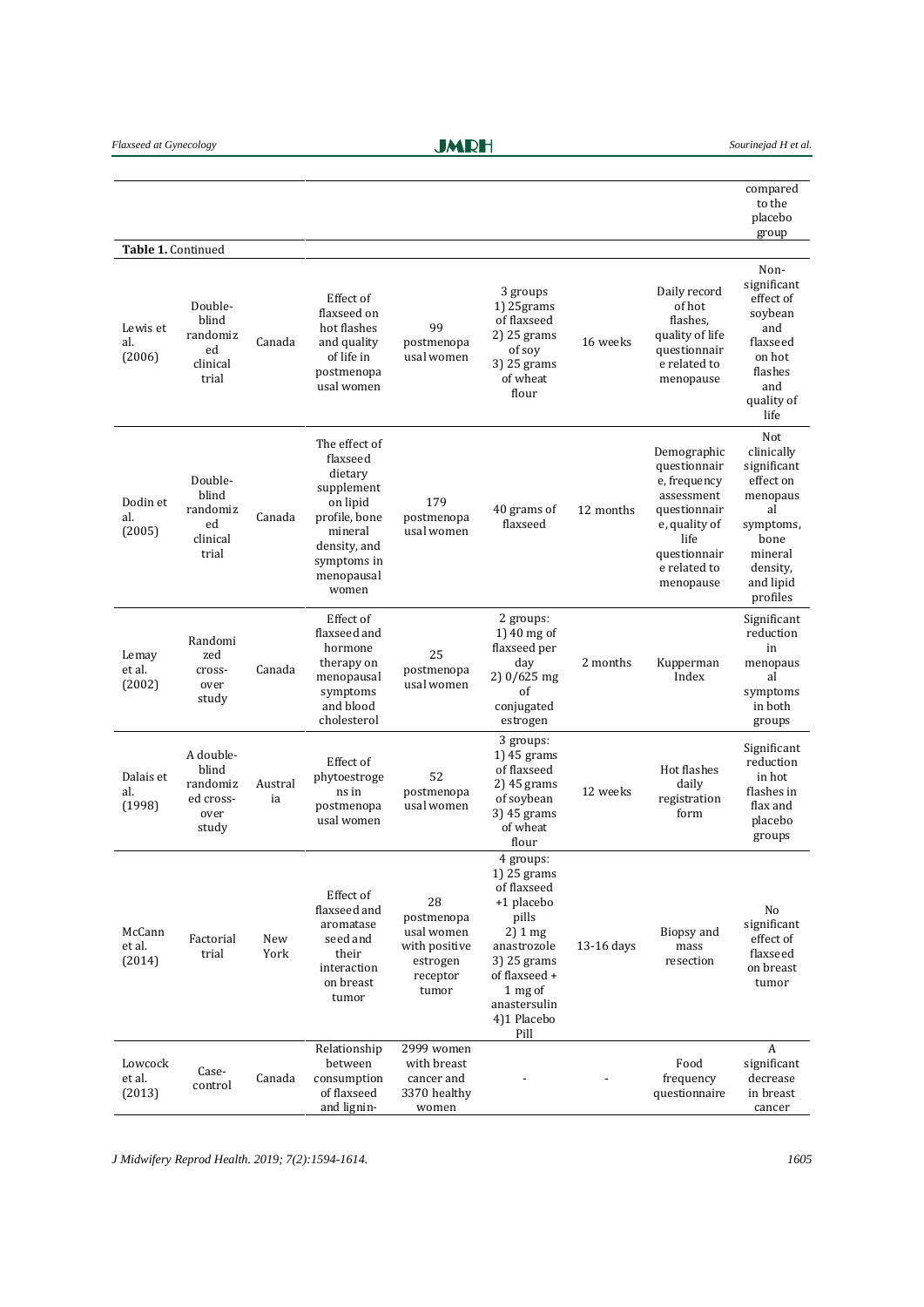**JMRH** 

|                                                  |                                     |                                              | containing<br>foods on                                                                       |                                                                                  |                                                             |           |                                           | with 20-<br>30 %                                                                                                                                                                                                                      |
|--------------------------------------------------|-------------------------------------|----------------------------------------------|----------------------------------------------------------------------------------------------|----------------------------------------------------------------------------------|-------------------------------------------------------------|-----------|-------------------------------------------|---------------------------------------------------------------------------------------------------------------------------------------------------------------------------------------------------------------------------------------|
|                                                  |                                     |                                              | breast                                                                                       |                                                                                  |                                                             |           |                                           | flaxseed                                                                                                                                                                                                                              |
|                                                  |                                     |                                              | cancer                                                                                       |                                                                                  |                                                             |           |                                           |                                                                                                                                                                                                                                       |
| Table 1. Continued<br>Fabian<br>et al.<br>(2010) | Randomi<br>zed<br>clinical<br>trial | United<br><b>States</b><br>of<br>Americ<br>a | The effect of<br>lignans on<br>breast<br>cancer in<br>premenopau<br>sal women                | 45 non-<br>menopausal<br>women<br>exposed to<br>high risk of<br>breast<br>cancer | 50 <sub>mg</sub><br>secoisolaricir<br>esinol<br>diglucoside | 12 months | Laboratory<br>evaluation of<br>biomarkers | Reducing<br>cell<br>proliferati<br>on by 25-<br>50% and<br>improving<br>the<br>histologica<br>1<br>characteri<br>stics of the<br>tumor,<br>however,<br>short-term<br>use of<br>lignans<br>does not<br>have any<br>effect on<br>breast |
| Cotterch<br>io et al.<br>(2008)                  | Case-<br>control                    | Canada                                       | The effect of<br>daily intake<br>of<br>phytoestroge<br>ns on the<br>risk of breast<br>cancer | 3063 women<br>with breast<br>cancer and<br>3430 healthy<br>women                 |                                                             |           | Food<br>frequency<br>questionnaire        | cancer.<br>The use of<br>lignans in<br>non-<br>postmeno<br>pausal<br>women<br>reduces<br>the risk of<br>breast<br>cancer,<br>and the<br>body mass<br>index<br>affects the<br>level of<br>this risk.                                   |
| Fink et<br>al.<br>(2017)                         | Case-<br>control                    | New<br>York                                  | Intake of<br>flavonoids<br>and breast<br>cancer risk                                         | 1837 cases<br>and 1508<br>control                                                |                                                             |           | Food<br>frequency<br>questionnaire        | Reduction<br>in the risk<br>of breast<br>cancer in<br>postmeno<br>pausal<br>women<br>with<br>lignans                                                                                                                                  |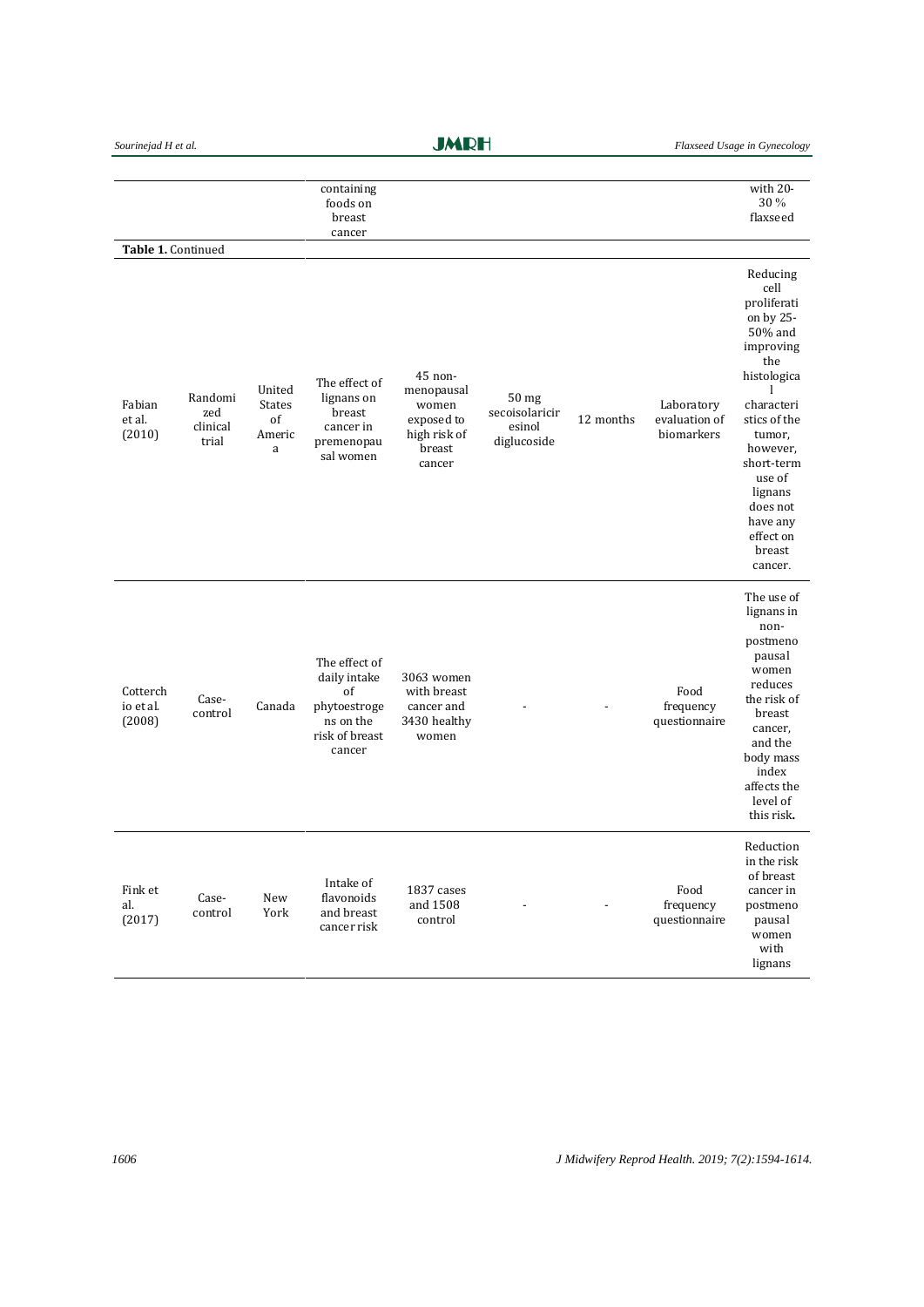Flaxseed at Gynecology **Sourine and Flather Containers Sourine and H et al.** Sourine jad H *et al.* 

**JMRH** 

| Thanos<br>et al.<br>(2006)        | Case-<br>control                                        | Canada                                | Intake of<br>phytoestroge<br>ns during<br>adolescence<br>and breast<br>cancer risk                                     | 3024 cases<br>and 3420<br>control                                |                                                                        |                                               | Food<br>frequency<br>questionnaire | The use of<br>phytoestro<br>gens in<br>adolescenc<br>e is<br>associated<br>with a<br>reduction<br>in the risk<br>of breast<br>cancer in<br>adulthood |
|-----------------------------------|---------------------------------------------------------|---------------------------------------|------------------------------------------------------------------------------------------------------------------------|------------------------------------------------------------------|------------------------------------------------------------------------|-----------------------------------------------|------------------------------------|------------------------------------------------------------------------------------------------------------------------------------------------------|
| Table 1. Continued                |                                                         |                                       |                                                                                                                        |                                                                  |                                                                        |                                               |                                    |                                                                                                                                                      |
| Thomps<br>on et al.<br>(2005)     | Double-<br>blind<br>randomiz<br>ed<br>clinical<br>trial | Canada                                | Effect of<br>flaxseed use<br>on biological<br>tumor<br>markers in<br>postmenopa<br>usal women<br>with Breast<br>cancer | 32<br>postmenopa<br>usal women<br>with breast<br>cancer          | 2 groups:<br>$1)$ 25 grams<br>of flaxseed<br>2) 25 grams<br>of placebo | Between<br>the first<br>biopsy and<br>surgery | Biopsy of<br>breast mass           | Reduction<br>in cell<br>proliferati<br>on and an<br>increase in<br>apoptosis<br>by daily<br>intake of<br>25 grams<br>of flaxseed                     |
| McCann<br>et al.<br>(2004)        | Case-<br>control                                        | New<br>York                           | The<br>relationship<br>between<br>dietary<br>intake and<br>the risk of<br>breast<br>cancer                             | 1122 women<br>with breast<br>cancer and<br>2036 healthy<br>women |                                                                        |                                               | Food<br>frequency<br>questionnaire | Reduction<br>in the risk<br>of breast<br>cancer<br>with the<br>use of<br>lignans in<br>premenop<br>ausal<br>women                                    |
| McCann<br>et al.<br>(2002)        | Case-<br>control                                        | New<br>York                           | The<br>relationship<br>between<br>lignin<br>consumption<br>and breast<br>cancer risk                                   | 207 women<br>with breast<br>cancer and<br>188 healthy<br>women   |                                                                        |                                               | Food<br>frequency<br>questionnaire | Lignan's<br>protective<br>effect on<br>breast<br>cancer risk<br>in non-<br>postmeno<br>pausal<br>women                                               |
| Horn-<br>Ross et<br>al.<br>(2002) | Case-<br>control                                        | United<br>States<br>of<br>Americ<br>a | The effect of<br>diet on the<br>risk of breast<br>cancer                                                               | 1326 women<br>with breast<br>cancer and<br>1657 healthy<br>women |                                                                        |                                               | Food<br>frequency<br>questionnaire | No<br>associatio<br>n between<br>phytoestro<br>gens and<br>the risk of<br>breast<br>cancer                                                           |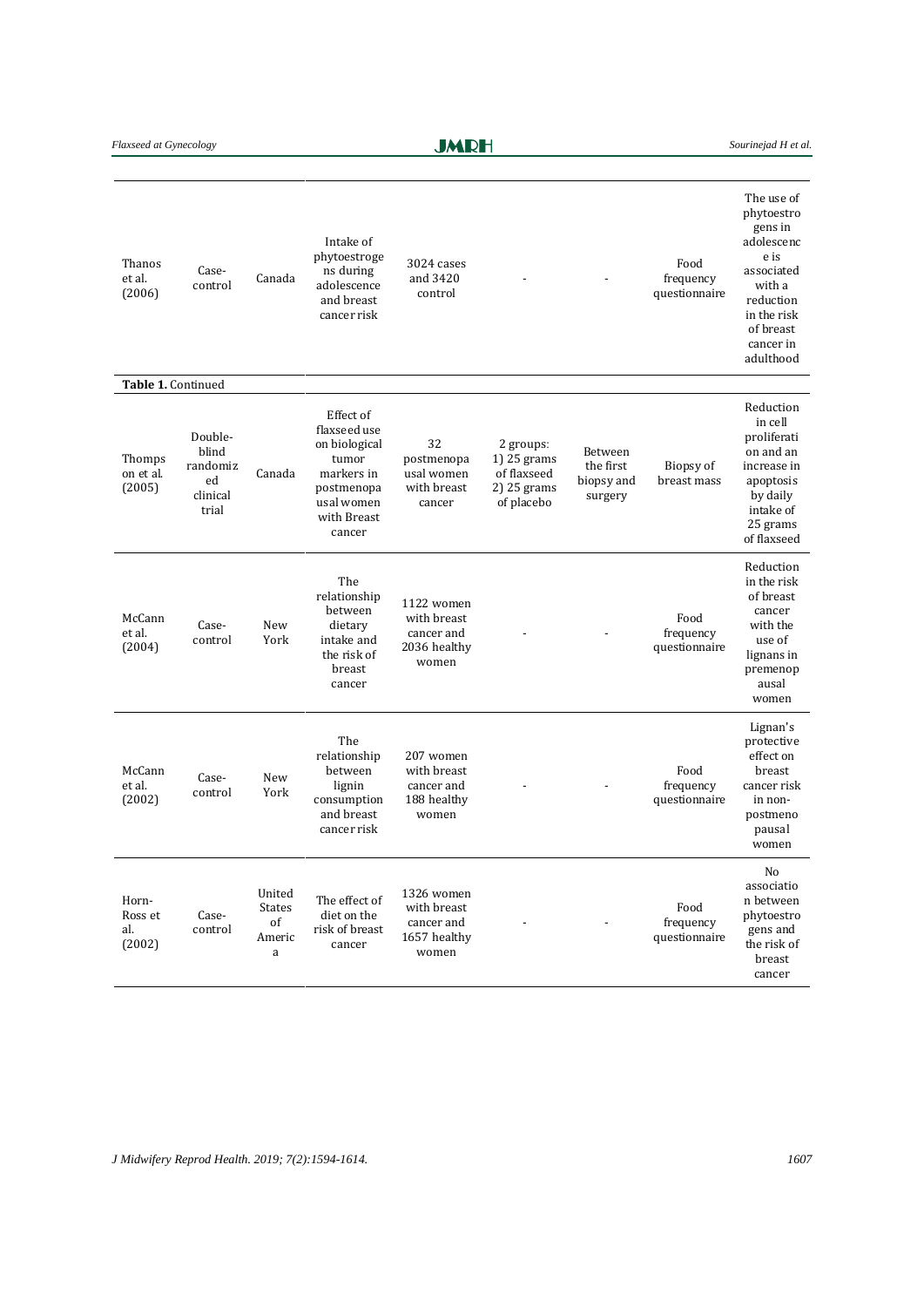| Sourinejad H et al. |  |  |  |
|---------------------|--|--|--|
|---------------------|--|--|--|

**JMRH** 

| Jafarnez<br>had et al.<br>(2016)       | Clinical<br>trial                                    | Iran                                         | Effect of<br>flaxseed,<br>evening<br>primrose oil<br>and vitamin<br>E on the<br>severity of<br>cyclic<br>mastalgia         | 90 women<br>with cyclic<br>mastalgia            | 3 groups:<br>$1)$ 30 grams<br>of flaxseed<br>2) 2 capsules<br>of $1000$ mg<br>evening<br>primrose oil<br>3) 1 capsule<br>of 400 IU<br>Vitamin E   | 2 months  | Visual analog<br>scale                               | A<br>significant<br>decrease<br>in pain in<br>all three<br>groups                                                        |
|----------------------------------------|------------------------------------------------------|----------------------------------------------|----------------------------------------------------------------------------------------------------------------------------|-------------------------------------------------|---------------------------------------------------------------------------------------------------------------------------------------------------|-----------|------------------------------------------------------|--------------------------------------------------------------------------------------------------------------------------|
| Jafarnez<br>had et al.<br>(2017)       | Semi-<br>experime<br>ntal<br>clinical<br>trial       | Iran                                         | The effect of<br>flaxseed,<br>evening<br>primrose oil<br>and vitamin<br>E on the<br>duration of<br>periodic<br>breast pain | 90 women<br>with periodic<br>mastalgia          | 3 groups:<br>$1)$ 30 grams<br>of flaxseed<br>2) 2 capsules<br>of $1000$ mg<br>Evening<br>primrose Oil<br>3) 1 capsule<br>of 400 IU<br>Vitamin E   | 2 months  | A form of the<br>daily record<br>of pain<br>duration | Reduction<br>in<br>duration<br>of periodic<br>breast<br>pain in the<br>flaxseed<br>group                                 |
| Table 1. Continued                     |                                                      |                                              |                                                                                                                            |                                                 |                                                                                                                                                   |           |                                                      |                                                                                                                          |
| Mirghaf<br>ourvand<br>et al.<br>(2016) | Randomi<br>zed<br>controlle<br>d trial               | Iran                                         | Effects of<br>Vitex agnus<br>and flaxseed<br>on cyclic<br>mastalgia                                                        | 159 women<br>with periodic<br>mastalgia         | 3 groups:<br>1) $25$ grams<br>of flaxseed +<br>placebo<br>2) Vitagnus<br>$tablet +$<br>flaxseed<br>3) Placebo<br>tablets and<br>placebo<br>powder | 2 months  | Cradiff chart                                        | Flaxseed<br>and V.<br>agnus are<br>effective<br>for a<br>short-term<br>period in<br>decreasing<br>cyclical<br>mastalgia. |
| Vaziri et<br>al.<br>(2014)             | Clinical<br>trial                                    | Iran                                         | Effect of<br>flaxseed and<br>omega-3<br>fatty acid<br>supplement<br>on cyclic<br>mastalgia                                 | 181 women<br>with cyclic<br>mastalgia           | 3 groups:<br>$1$ ) 30 grams<br>of flaxseed<br>$2)$ omega-3<br>Fatty acids<br>supplement<br>3) placebo                                             | 2 months  | Visual analog<br>scale                               | Reduction<br>in cyclic<br>mastalgia<br>with<br>flaxseed                                                                  |
| Goss et<br>al.<br>(2006)               | Double-<br>blind<br>randomiz<br>ed clinical<br>trial | United<br><b>States</b><br>of<br>Americ<br>a | Effect of<br>flaxseed on<br>cyclic<br>mastalgia                                                                            | 116 women<br>with severe<br>cyclic<br>mastalgia | 2 groups:<br>1) $25$ grams<br>of flaxseed<br>2) placebo                                                                                           | 4 months  | Visual<br>analogue<br>scale                          | Significant<br>improvem<br>ent in<br>cyclic<br>mastalgia                                                                 |
| Mirghaf<br>ourvand<br>et al.<br>(2016) | Randomi<br>zed<br>controlle<br>d trial               | Iran                                         | Effects of<br>vitex agnus<br>and flaxseed<br>on<br>premenstrua<br>l syndrome                                               | 159 women<br>with<br>premenstrua<br>l syndrome  | 3 groups:<br>1)25 grams of<br>flaxseed +<br>placebo<br>2) Vitagnus<br>tablet +<br>flaxseed<br>3) placebo<br>tablets and<br>placebo<br>powder      | 2 months  | assessment<br>of<br>premenstrual<br>symptoms<br>form | The effect<br>of flaxseed<br>and vitex<br>agnus on<br>improving<br>premenstr<br>ual<br>syndrome                          |
| Dikshit<br>et al<br>(2017)             | Clinical<br>Trial                                    | United<br><b>States</b><br>of<br>Americ<br>a | Effect of<br>flaxseed on<br>laying hens'<br>ovarian<br>cancer                                                              | 235 laying<br>hens                              | 4 groups:<br>1) Flaxseed<br>diet<br>2) Fat-free<br>flaxseed diet<br>3) Flaxseed<br>oil diet                                                       | 11 months | Biopsy of<br>ovarian and<br>liver tissue             | Reduction<br>in the<br>severity<br>and<br>frequency<br>of ovarian<br>cancer in                                           |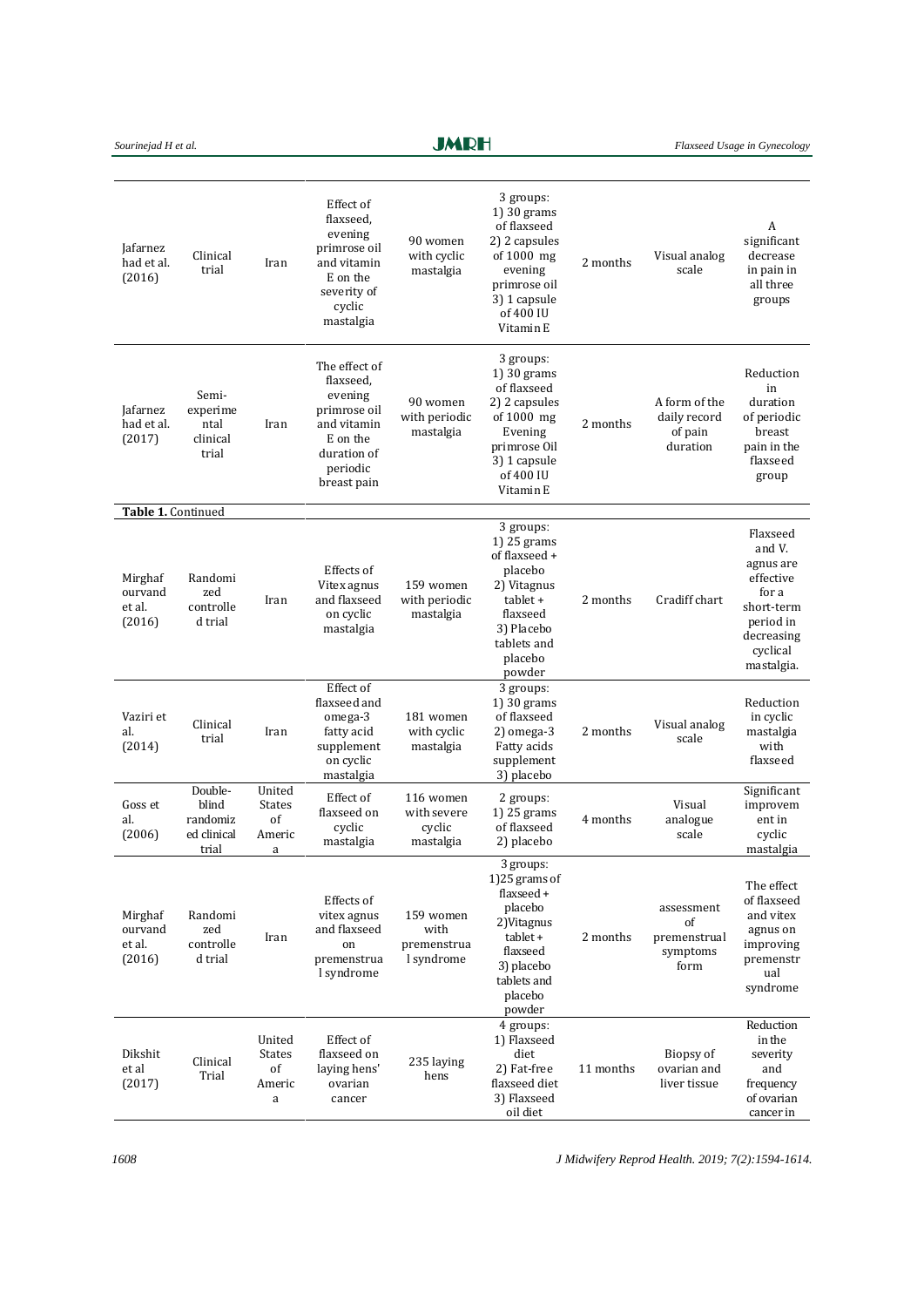## Flaxseed at Gynecology **Sourine and H Sourine is a set of the Sourine of H Sourine is a sourine jad H et al.**

**JMRH** 

|                                 |                                                         |                                              |                                                                                                                                                                                                                     |                                | 4) control                                                                                                                         |           |                                                      | laying hens                                                                                                               |
|---------------------------------|---------------------------------------------------------|----------------------------------------------|---------------------------------------------------------------------------------------------------------------------------------------------------------------------------------------------------------------------|--------------------------------|------------------------------------------------------------------------------------------------------------------------------------|-----------|------------------------------------------------------|---------------------------------------------------------------------------------------------------------------------------|
| Dikshit<br>et al<br>(2016)      | Clinical<br>Trial                                       | United<br><b>States</b><br>of<br>Americ<br>a | The effect of<br>flaxseed and<br>its<br>components<br>on the ovarian<br>malignancies<br>laying hens                                                                                                                 | 120 laying<br>hens             | 4 groups:<br>1) Full<br>flaxseed<br>2)Fat-free<br>flaxseed<br>3) Flaxseed<br>oil<br>4) control                                     | 3 months  | Ovarian<br>biopsy                                    | Protective<br>effect of<br>flaxseed<br>diet on<br>ovarian<br>cancer in<br>laying hens                                     |
| Delman<br>et al<br>(2015)       | Clinical<br>Trial                                       | United<br><b>States</b><br>of<br>Americ<br>a | Effects of<br>flaxseed lignan<br>secoisolariciresin<br>ol diglucosideon<br>preneoplastic<br>biomarkers of<br>cancer<br>progression in a<br>model of<br>simultaneous<br>breast and<br>ovarian cancer<br>development. | 30 female<br>rats              | 3 groups:<br>1)0<br>2)10<br>3) 100<br><b>PPM</b><br>secoisolaricir<br>esinol<br>diglucoside                                        | 3 months  | Ovarian and<br>breast biopsy                         | No effect of<br>flaxseed on<br>improveme<br>nt in the<br>ovarian<br>pre-<br>neoplastic<br>status                          |
| Table 1. Continued              |                                                         |                                              |                                                                                                                                                                                                                     |                                |                                                                                                                                    |           |                                                      |                                                                                                                           |
| Ansenbe<br>rger et al<br>(2010) | Clinical<br>Trial                                       | United<br><b>States</b><br>of<br>Americ<br>a | Effect of<br>flaxseed on<br>the severity<br>of ovarian<br>cancer in<br>laying hens                                                                                                                                  | 387 white<br>laying hens       | 2 groups:<br>1)A diet<br>containing<br>10 %flaxseed<br>2)Standard<br>diet                                                          | 12 months | Ovarian<br>biopsy                                    | Reduce<br>severity<br>but not the<br>prevalence<br>of ovarian<br>cancer                                                   |
| Sturgeo<br>n et al<br>(2008)    | Clinical<br>trial                                       | United<br>States<br>of<br>Americ<br>a        | Effect of<br>flaxseed on<br>the level of<br>sex<br>hormones in<br>patients with<br>advanced<br>breast<br>cancer                                                                                                     | 48<br>postmenopa<br>usal women | In the first 6<br>weeks, 7/5<br>grams per<br>day of<br>flaxseed<br>In the second<br>6 weeks, 15<br>grams per<br>day of<br>flaxseed | 3 months  | Laboratory<br>measuremen<br>t of sex<br>hormones     | Reducing<br>the level of<br>sex<br>hormones,<br>especially<br>in obese or<br>overweigh<br>t people                        |
| Brooks<br>et al<br>(2004)       | Clinical<br>Trial                                       | Toront<br>$\mathbf 0$                        | The effect of<br>flaxseed<br>supplementa<br>tion on<br>estrogen<br>metabolism<br>in<br>postmenopa<br>usal women                                                                                                     | 46<br>postmenopa<br>usal women | 3 groups:<br>1) 25 grams<br>of soy flour<br>2) 25 grams<br>of flaxseed<br>3) Placebo                                               | 4 months  | Laboratory<br>measuremen<br>ts of blood<br>and urine | No<br>changes in<br>serum<br>levels of<br>estradiol,<br>estrone<br>sulfate, or<br>sex<br>hormones<br>binding<br>globulins |
| Lucas et<br>al<br>(2002)        | Double-<br>blind<br>randomiz<br>ed<br>clinical<br>trial | United<br><b>States</b><br>of<br>Americ<br>a | Effect of<br>flaxseed on<br>the<br>metabolism<br>of lipids and<br>bivariate<br>biomarkers<br>among<br>postmenopa<br>usal women                                                                                      | 58<br>postmenopa<br>usal women | 2 groups<br>1) $40$ grams<br>of flaxseed<br>2) Placebo                                                                             | 3 months  | Laboratory<br>blood test                             | Improve<br>lipid profile<br>with<br>flaxseed<br>and no<br>effect on<br>sex<br>hormones<br>and bone<br>biomarkers          |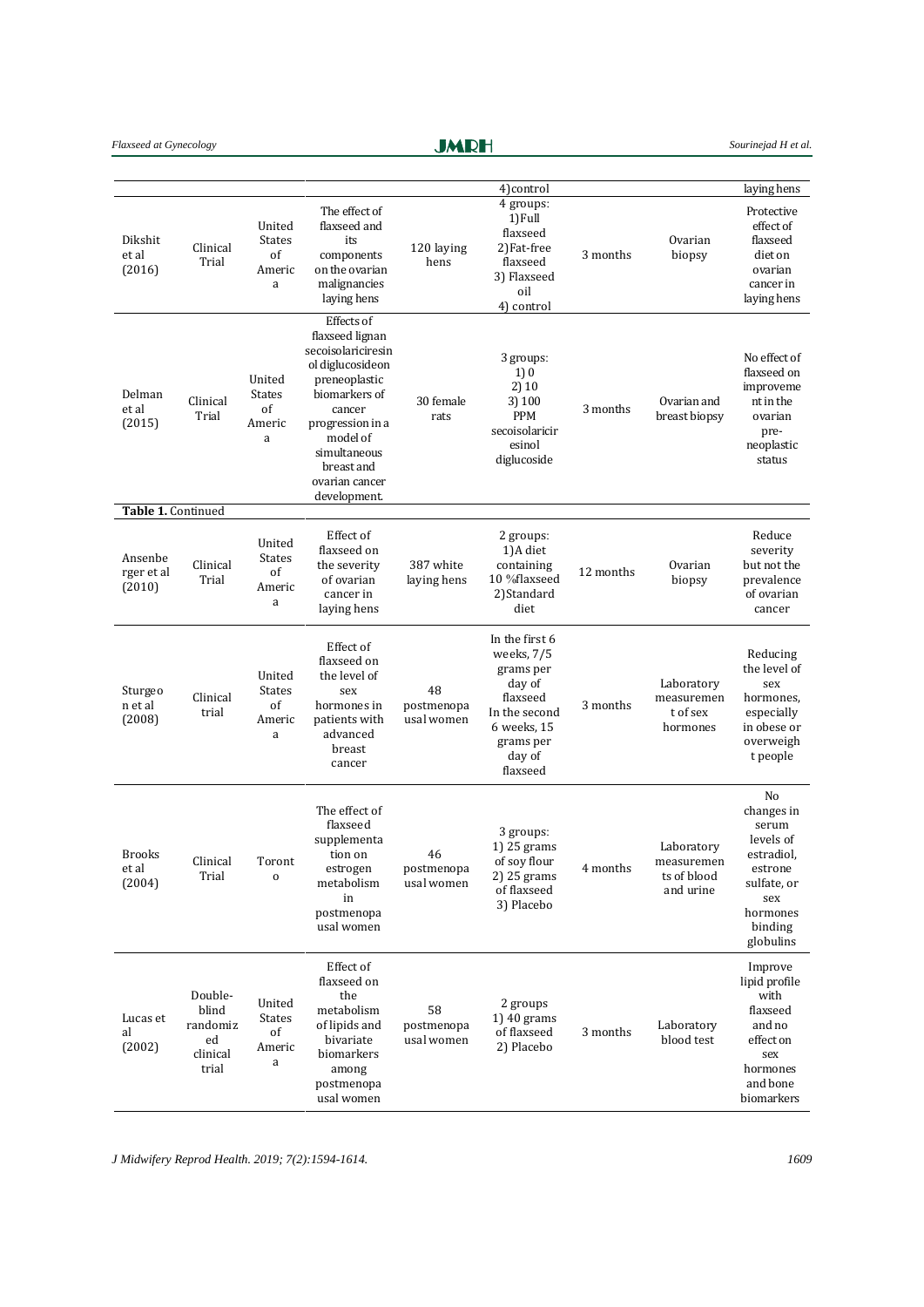| Sourinejad H et al.        |                                |                                              |                                                                                                                           | JMRH                           |                                                                                                                                              |          |                          | Flaxseed Usage in Gynecology                                                                                     |
|----------------------------|--------------------------------|----------------------------------------------|---------------------------------------------------------------------------------------------------------------------------|--------------------------------|----------------------------------------------------------------------------------------------------------------------------------------------|----------|--------------------------|------------------------------------------------------------------------------------------------------------------|
| Frische<br>et al<br>(2003) | Clinical<br>trial              | United<br><b>States</b><br>of<br>Americ<br>a | Effect of<br>flaxseed and<br>wheat flour<br>on serum<br>hormones<br>and lignan<br>excretion in<br>premenopau<br>sal women | 16<br>premenopau<br>sal women  | 4 groups:<br>$1)10$ grams<br>of flaxseed<br>2) 28 grams<br>of wheat<br>flour<br>3) Combine<br>cottonseed<br>and wheat<br>flour<br>4) Placebo | 2 months | Laboratory<br>blood test | No effect<br>of flaxseed<br>on blood<br>hormones                                                                 |
| Hutchin<br>et al<br>(2001) | Crossover<br>clinical<br>trial | United<br><b>States</b><br>of<br>Americ<br>a | Effect of<br>flaxseed on<br>Serum<br>hormones in<br>postmenopa<br>usal women                                              | 28<br>postmenopa<br>usal women | 3 groups:<br>1)0<br>2)5<br>3)10<br>gram<br>flaxseed                                                                                          | 21 weeks | Blood sample<br>test     | Significant<br>reduction<br>of 17 beta-<br>estradiol<br>and<br>estrone<br>sulfate in<br>the<br>flaxseed<br>group |
| Table 1. Continued         |                                |                                              |                                                                                                                           |                                |                                                                                                                                              |          |                          |                                                                                                                  |
| Haggans<br>et al<br>(1999) | Crossover<br>clinical<br>trial | United<br><b>States</b><br>of<br>Americ<br>a | Effect of<br>flaxseed on<br>estrogen<br>urinary<br>metabolites<br>in<br>postmenopa<br>usal women                          | 28<br>postmenopa<br>usal women | 3 groups:<br>1)0<br>2)5<br>3)10<br>grams of<br>flaxseed                                                                                      | 21 weeks | Urine sample<br>test     | Significant<br>reduction<br>of<br>estradiol<br>and<br>estrone<br>sulfate<br>with<br>flaxseed                     |

**BAARDEL** 

intestinal obstruction may occur after the use of flaxseed resulting from its accumulation as a mass in the intestine, or the inadequate consumption of water and fluids. The use of flaxseed and its oil is not recommended during pregnancy and lactation. Animal studies have shown poor results and human data are inadequate in this domain. Flaxseed can stimulate menstruation and produce hormonal effects that can be harmful to pregnancy [\(6\)](#page-18-1).

#### **Discussion**

In general, in most studies, flaxseed was effective in reducing the symptoms of menopause and hot flashes. However, the results of some studies are significant due to different sample size, the different dosage of flaxseed, the frequency of consumption and, the duration of use. Moreover, with regard to the results of most of these studies, the use of flaxseed during menopause can be suggested reduce the symptoms of hot flashes. The positive effect of flaxseed on hot flashes is possibly caused by phytoestrogens that are accompanied

with an increase in estrogen levels and changes in hormonal balance, thereby reducing the frequency of other vasomotor symptoms [\(1,](#page-17-0) [7\)](#page-18-2).

More clinical trials are needed regarding the effect of flaxseed on breast cancer; however, overall evidence suggests that flaxseed and its components play an important role in reducing the risk of breast cancer and its treatment. Furthermore, its use among patients with breast cancer is reported being safe [\(11\)](#page-18-4). Most studies have shown positive effects of flaxseed on reducing the risk of breast cancer, especially among postmenopausal women.

Nevertheless, more research is needed in order to obtain more definite results. This effect may be due to the fact that lignans can affect the risk of breast cancer by modulating the endogenous estrogen metabolism or competing for inhibition with estrogen receptors [\(9\)](#page-18-21). This results from the presence of estrogen and lignin that inhibit the growth of cells in the type of estrogen-dependent breast cancer [\(8\)](#page-18-3). The results of all studies on the use of flaxseed on cyclic mastalgia indicate a positive effect of this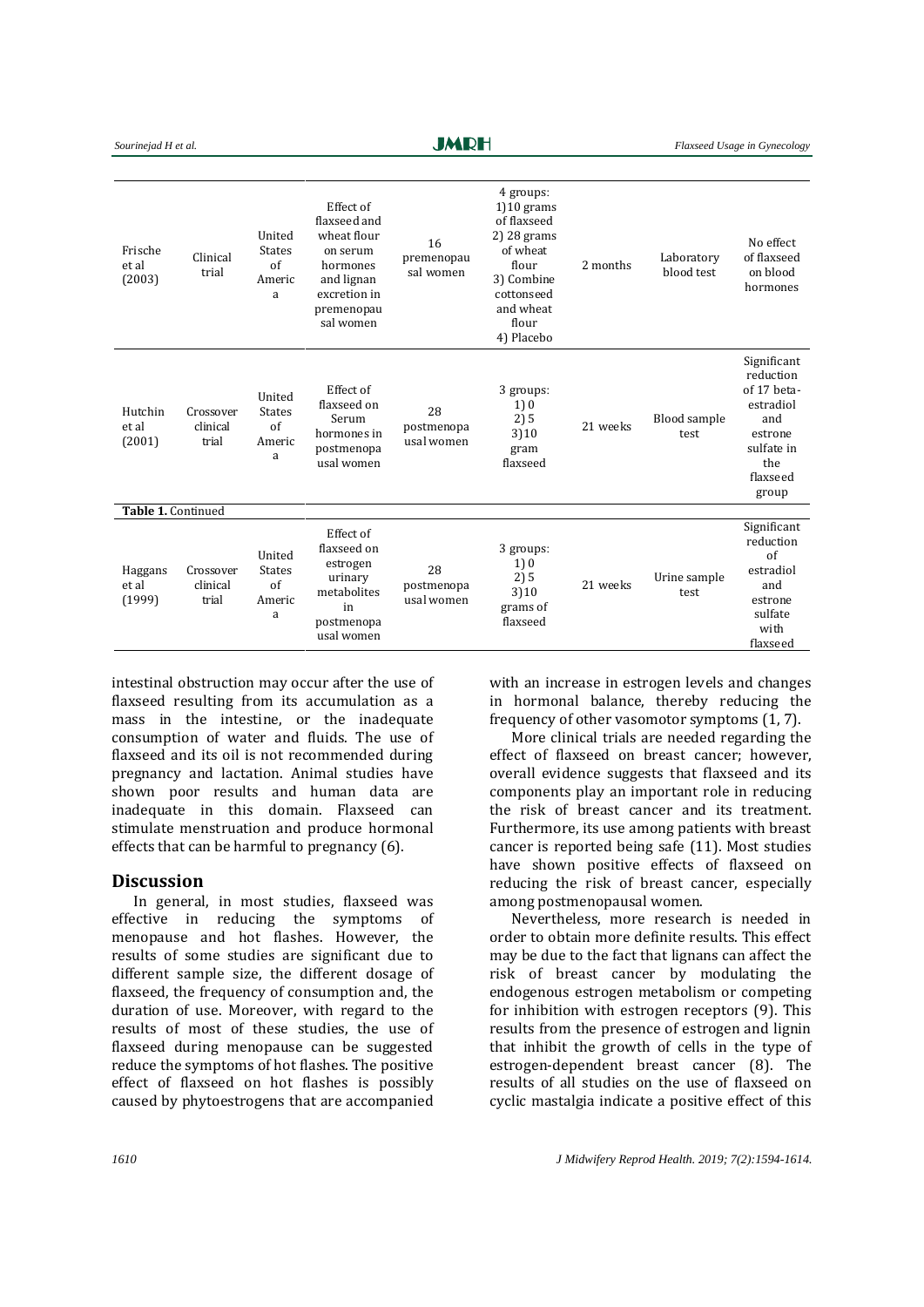**JMRH** 

plant on cyclic mastalgia. Therefore, this drug can be used for this purpose.

Due to the presence of substances in flaxseed and fewer side effects of herbal drugs, compared to chemical drugs, women prefer to use complementary medicines. Therefore, flaxseed can be used safely in the treatment of premenstrual syndrome [\(50\)](#page-19-18). However, more studies and a longer intervention period are needed in order to better understand its effectiveness. The effect of flaxseed on the improvement of cyclic mastalgia can be explained by the high levels of lignans phytoestrogens. In addition, this plant inhibits the activity of the aromatase enzyme, thereby reducing the production of estrogen [\(3\)](#page-17-2). On the other hand, the lignan chemical structure is similar to estradiol and estrogen receptor selective modulators, such as tamoxifen, that are used to treat mastalgia [\(8\)](#page-18-3). There is only one study regarding the positive effect of flaxseed on the premenstrual syndrome. With this background in mind, several studies should be performed in this regard to obtain more clear results. The effect of flaxseed on the symptoms of this syndrome is probably due to the fact that flaxseed is a rich source of phytoestrogens [\(48\)](#page-19-16). Phytoestrogens-enriched sources are effective in the alleviation of the symptoms of premenstrual syndrome [\(56\)](#page-20-4).

The effectiveness of flaxseed on the prevention and treatment of ovarian cancer due to its anti-cancer effect has also been studied [\(52\)](#page-20-0). Ovarian cancer is the most fatal gynecologic malignancy; therefore, the prevention of this cancer is the best approach to reduce the tumor cell growth. The presence of omega-3 fatty acids in this plan can be effective in the prevention of this cancer [\(69\)](#page-20-17). The results of animal studies indicate a reduction in the severity of this cancer; however, human studies are recommended in this regard. The effect of flaxseed on sex hormone levels is still questionable due to the limited number of studies and small sample sizes; therefore, it necessitates further research in this regard.

#### **Conclusion**

According to the results, it can be concluded that flaxseed has a positive effect on the improvement of symptoms of menopause and hot flashes. Moreover, it reduces the risk of breast cancer and improves cyclic mastalgia and premenstrual syndrome. The efficacy of this plant on the reduction of this cancer among animal samples was observed; however, further studies are needed on the evaluation of the effect of flaxseed on cancer treatment among humans. With regard to the ovarian cancer treatment, the efficacy of flaxseed has been observed among animal samples; however, more research is needed to be conducted on human samples in this domain. On the other hand, the obtained results from the effect of this plant on the sex hormone levels are not definite. This paves the way for further studies on the relation between flaxseed and hormone levels. With respect to the other beneficial properties of flaxseed and minor side effects, the use of this plant can be regarded at Obstetrics and Gynecology among various cases which have been mentioned.

#### **Acknowledgements**

The authors wish to express their gratitude to the authorities of School of Nursing and Midwifery of Isfahan University of Medical Sciences, Isfahan, Iran, and the respected colleagues who participated in this study.

#### **Conflicts of interest**

The authors declare no conflicts of interest.

#### **References**

- <span id="page-17-0"></span>1. Pruthi S, Qin R, Terstreip SA, Liu H, Loprinzi CL, Shah TR, et al. A phase III, randomized, placebocontrolled, double-blind trial of flaxseed for the treatment of hot flashes: NCCTG N08C7. Menopause (New York, NY). 2012; 19(1):48.
- <span id="page-17-1"></span>2. McCann SE, Edge SB, Hicks DG, Thompson LU, Morrison CD, Fetterly G, et al. A pilot study comparing the effect of flaxseed, aromatase inhibitor, and the combination on breast tumor biomarkers. Nutrition and Cancer. 2014; 66(4):566-575.
- <span id="page-17-2"></span>3. Vaziri F, Zamani Lari M, Samsami Dehaghani A, Salehi M, Sadeghpour H, Akbarzadeh M, et al. Comparing the effects of dietary flaxseed and omega-3 Fatty acids supplement on cyclical mastalgia in Iranian women: a randomized clinical trial. International Journal of Family Medicine. 2014; 2014:174532.
- <span id="page-17-3"></span>4. Flower G, Fritz H, Balneaves LG, Verma S, Skidmore B, Fernandes R, et al. Flax and breast cancer: a systematic review. Integrative Cancer Therapies. 2014; 13(3):181-192.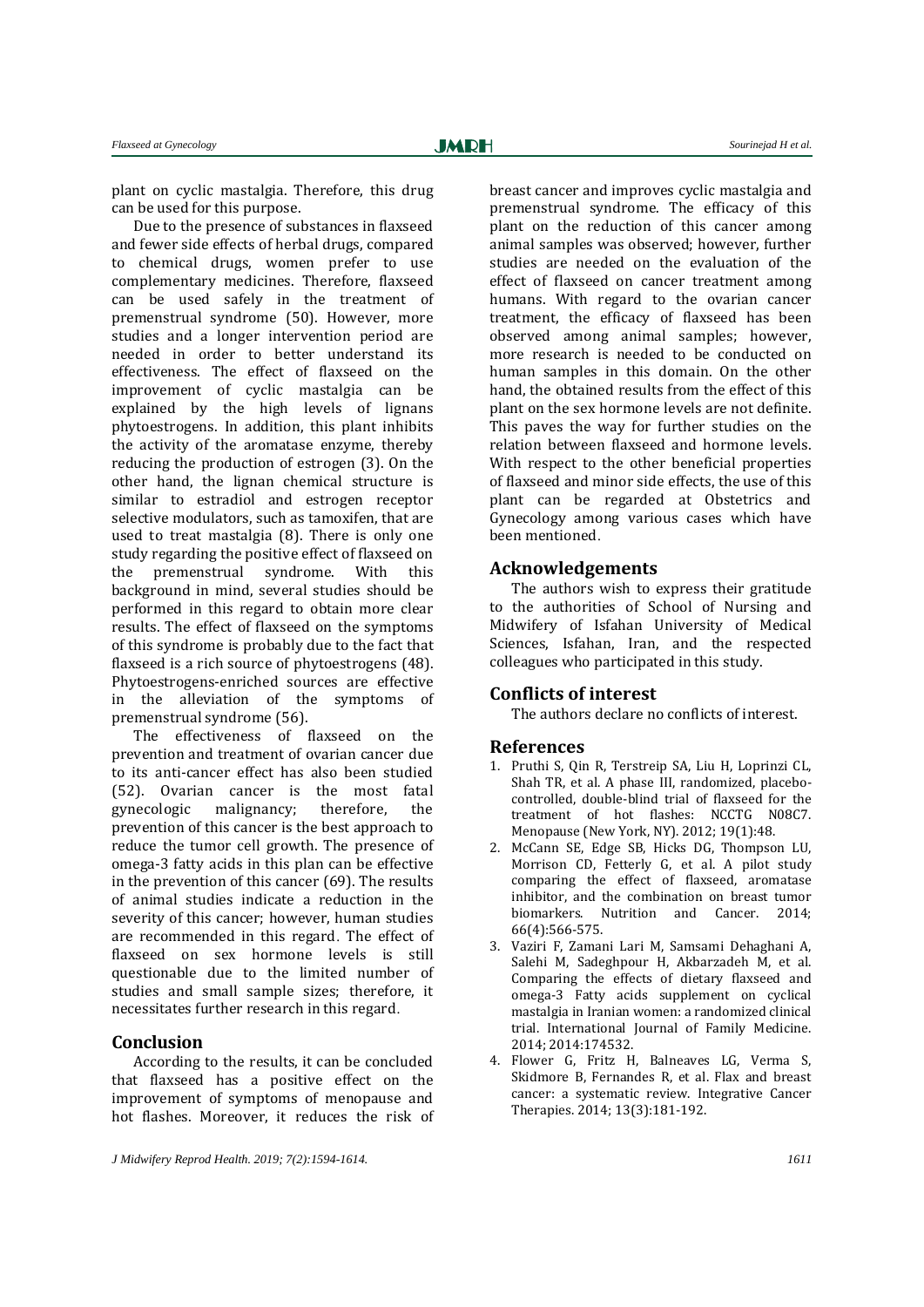- <span id="page-18-0"></span>5. Simbalista RL, Sauerbronn AV, Aldrighi JM, Arêas JA. Consumption of a flaxseed-rich food is not more effective than a placebo in alleviating the climacteric symptoms of postmenopausal women. The Journal of Nutrition. 2010; 140(2):293-297.
- <span id="page-18-1"></span>6. Basch E, Mphil SB, Collins J, Dacey C, Harrison M, Szapary P. Flax and flaxseed oil (Linum usitatissimum): a review by. Journal of the Society for Integrative Oncology. 2007; 5(3):92-105.
- <span id="page-18-2"></span>7. Cetisli NE, Saruhan A, Kivcak B. The effects of flaxseed on menopausal symptoms and quality of life. Holistic Nursing Practice. 2015; 29(3):151-157.
- <span id="page-18-3"></span>8. Thompson LU, Chen JM, Li T, Strasser-Weippl K, Goss PE. Dietary flaxseed alters tumor biological markers in postmenopausal breast cancer. Clinical Cancer Research. 2005; 11(10):3828-3835.
- <span id="page-18-21"></span>9. McCann SE, Muti P, Vito D, Edge SB, Trevisan M, Freudenheim JL. Dietary lignan intakes and risk of pre‐and postmenopausal breast cancer. International Journal of Cancer. 2004; 111(3): 440-443.
- 10. Akbari Torkestani N, Attarha M, Heidari T, Narenji F. The effect of fenugreek and flaxseed on menopausal hot flash. Complementary Medicine Journal of Faculty of Nursing & Midwifery. 2011; 1(1):68-74.
- <span id="page-18-4"></span>11. Mason JK, Thompson LU. Flaxseed and its lignan and oil components: can they play a role in reducing the risk of and improving the treatment of breast cancer? Applied Physiology, Nutrition, and Metabolism. 2013; 39(6):663-678.
- <span id="page-18-5"></span>12. Mirghafourvand M, Mohammad Alizadeh Charandabi S, Javadzadeh Y, Ahmadpour P. Comparing the effects of vitexagnus and flaxseed on premenstrual symptoms: a randomized controlled trial. Journal of Hayat. 2015; 21(1): 68-78.
- <span id="page-18-6"></span>13. Lowcock EC, Cotterchio M, Boucher BA. Consumption of flaxseed, a rich source of lignans, is associated with reduced breast cancer risk. Cancer Causes & Control. 2013; 24(4):813-816.
- <span id="page-18-7"></span>14. Thurston RC, Chang Y, Barinas-Mitchell E, Jennings JR, Landsittel DP, Santoro N, et al. Menopausal hot flashes and carotid intima media thickness among midlife women. Stroke. 2016; 47(12):2910-2915.
- <span id="page-18-8"></span>15. Lewis JE, Nickell LA, Thompson LU, Szalai JP, Kiss A, Hilditch JR. A randomized controlled trial of the effect of dietary soy and flaxseed muffins on quality of life and hot flashes during menopause. Menopause. 2006; 13(4):631-642.
- <span id="page-18-9"></span>16. Baghdari N, Akbari A, Ayati S, Emami A, Esmaeili H. Effect of powder of flaxseed on hot flashes in women at the climacteric. The Iranian Journal of Obstetrics, Gynecology and Infertility. 2011; 14(1):37-47.
- <span id="page-18-10"></span>17. Davood Abadi Farahani M. Comparative effects of

flaxseed, soy on menopausal hot flashes. Complementary Medicine Journal of faculty of Nursing & Midwifery. 2012; 2(3):257-265.

- <span id="page-18-11"></span>18. Colli MC, Bracht A, Soares AA, de Oliveira AL, Bôer CG, de Souza CGM, et al. Evaluation of the efficacy of flaxseed meal and flaxseed extract in reducing menopausal symptoms. Journal of Medicinal Food. 2012; 15(9):840-845.
- <span id="page-18-12"></span>19. Akbari TN, Davoodabadi FM. Comparative effects of flaxseed, soy on menopausal hot flashes. Complementary Medicine Journal. 2012; 2(3): 257-265.
- <span id="page-18-13"></span>20. Pruthi S, Thompson SL, Novotny PJ, Barton DL. Pilot evaluation of flaxseed for the management of hot. Journal of the Society for Integrative Oncology. 2007; 5(3):106-112.
- <span id="page-18-14"></span>21. Dodin S, Lemay A, Jacques H, Legare F, Forest JC, Masse B. The effects of flaxseed dietary supplement on lipid profile, bone mineral density, and symptoms in menopausal women: a randomized, double-blind, wheat germ placebo-controlled clinical trial. The Journal of Clinical Endocrinology & Metabolism. 2005; 90(3):1390-1397.
- <span id="page-18-15"></span>22. Lemay A, Dodin S, Kadri N, Jacques H, Forest JC. Flaxseed dietary supplement versus hormone replacement therapy in hypercholesterolemic menopausal women. Obstetrics & Gynecology. 2002; 100(3):495-504.
- <span id="page-18-16"></span>23. Dalais FS, Rice GE, Wahlqvist ML, Grehar M, Murkies AL, Medley G, et al. Effects of dietary phytoestrogens in postmenopausal women. Climacteric. 1998; 1(2):124-129.
- <span id="page-18-17"></span>24. Abasi E, Tahmasebi H, Zafari M, Tofigi M, Hassani S. The impact of female students' breast selfexamination training on their mothers' awareness. Journal of Midwifery and Reproductive Health. 2018; 6(4):1454-1461.
- <span id="page-18-18"></span>25. Bagheri M, Mazaheri M. Body image and quality of life in female patients with breast cancer and healthy women. Journal of Midwifery and Reproductive Health. 2015; 3(1):285-292.
- <span id="page-18-19"></span>26. Mirzaii K, Nesari Ashkezari S, Khadivzadeh T. The effect of education based on systematic comprehensive health education and promotion model to health volunteers on their female clients' knowledge regarding breast cancer screening. Journal of Midwifery and Reproductive Health. 2017; 5(3):998-1007.
- <span id="page-18-20"></span>27. Hashemian M, Akbarzade R, Khosroabadi AA, Asadi ZS, Salehabadi S, Hoseini BL. A ten-year study on the prevalence and frequency of risk factors for breast cancer in Sabzevar, Iran. Journal of Midwifery and Reproductive Health. 2016; 4(3):673-678.
- <span id="page-18-22"></span>28. Pierce JP, Natarajan L, Caan BJ, Flatt SW, Kealey S, Gold EB, et al. Dietary change and reduced breast cancer events among women without hot flashes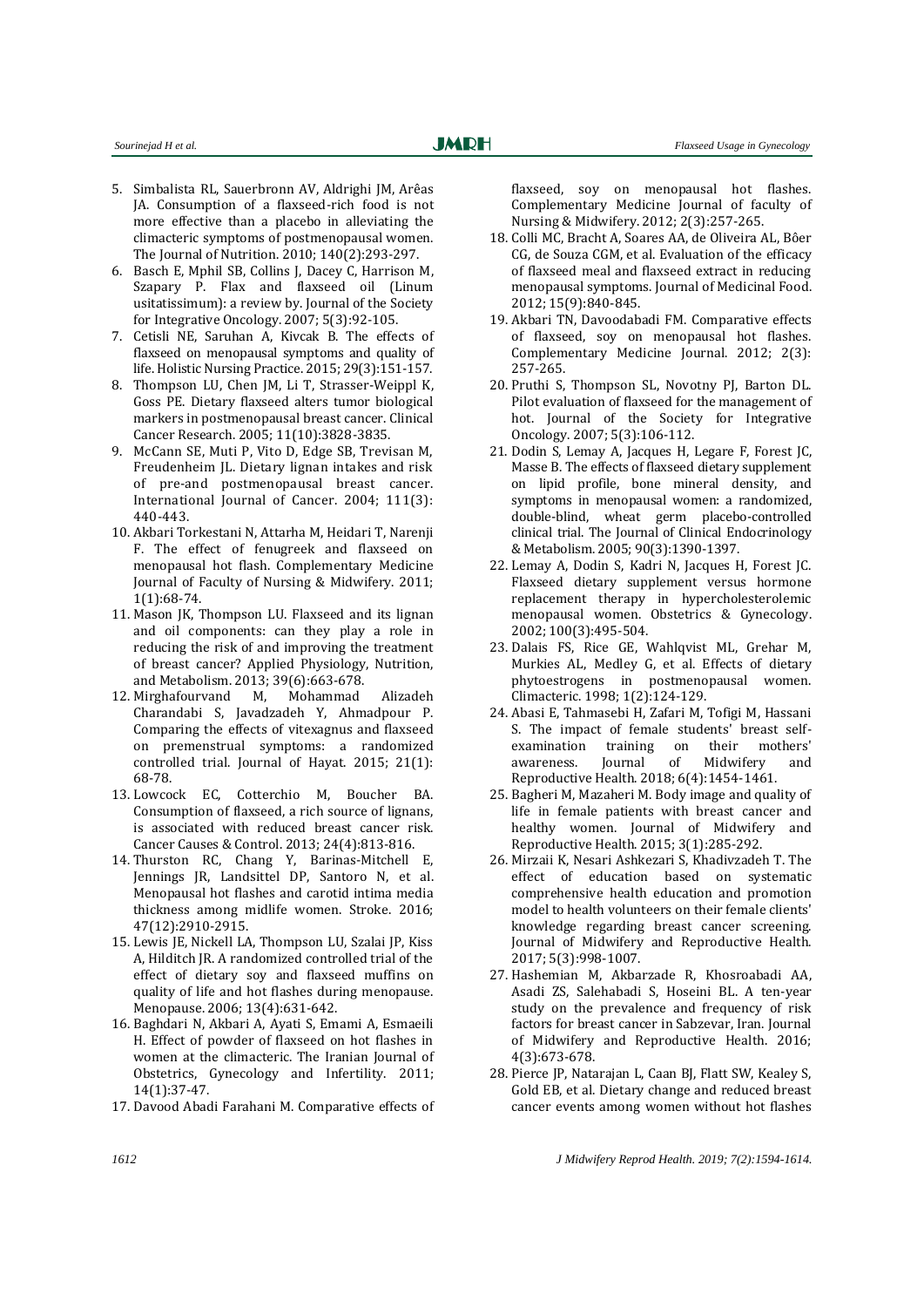after treatment of early-stage breast cancer: subgroup analysis of the Women's Healthy Eating and Living Study. The American Journal of Clinical Nutrition. 2009; 89(5):1565S-1571S.

- <span id="page-19-0"></span>29. Cotterchio M, Boucher BA, Kreiger N, Mills CA, Thompson LU. Dietary phytoestrogen intake lignans and isoflavones—and breast cancer risk (Canada). Cancer Causes & Control. 2008; 19(3):259-272.
- <span id="page-19-1"></span>30. Touillaud MS, Thiébaut AC, Fournier A, Niravong M, Boutron-Ruault MC, Clavel-Chapelon F. Dietary lignan intake and postmenopausal breast cancer risk by estrogen and progesterone receptor status. Journal of the National Cancer Institute. 2007; 99(6):475-486.
- 31. Horn-Ross PL, John EM, Lee M, Stewart SL, Koo J, Sakoda LC, et al. Phytoestrogen consumption and breast cancer risk in a multiethnic population: the bay area breast cancer study. American Journal of Epidemiology. 2001; 154(5):434-441.
- <span id="page-19-2"></span>32. Zeleniuch-Jacquotte A, Adlercreutz H, Shore R, Koenig K, Kato I, Arslan A, et al. Circulating enterolactone and risk of breast cancer: a prospective study in New York. British Journal of Cancer. 2004; 91(1):99-105.
- <span id="page-19-6"></span>33. McCann SE, Moysich KB, Freudenheim JL, Ambrosone CB, Shields PG. The risk of breast cancer associated with dietary lignans differs by CYP17 genotype in women. The Journal of Nutrition. 2002; 132(10):3036-3041.
- 34. Dai Q, Franke AA, Jin F, Shu XO, Hebert JR, Custer LJ, et al. Urinary excretion of phytoestrogens and risk of breast cancer among Chinese women in Shanghai. Cancer Epidemiology and Prevention Biomarkers. 2002; 11(9):815-821.
- 35. Keinan-Boker L, van Der Schouw YT, Grobbee DE, Peeters PH. Dietary phytoestrogens and breast cancer risk. The American Journal of Clinical Nutrition. 2004; 79(2):282-288.
- <span id="page-19-3"></span>36. Fabian CJ, Kimler BF, Zalles CM, Klemp JR, Petroff BK, Khan QJ, et al. Reduction in Ki-67 in benign breast tissue of high risk women with the lignan secoisolariciresinol diglycoside (SDG). Cancer Prevention Research. 2010; 22:1-36.
- <span id="page-19-4"></span>37. Fink BN, Steck SE, Wolff MS, Britton JA, Kabat GC, Gaudet MM, et al. Dietary flavonoid intake and breast cancer survival among women on Long Island. Cancer Epidemiology and Prevention Biomarkers. 2007; 16(11):2285-2292.
- <span id="page-19-5"></span>38. Thanos J, Cotterchio M, Boucher BA, Kreiger N, Thompson LU. Adolescent dietary phytoestrogen intake and breast cancer risk (Canada). Cancer Causes & Control. 2006; 17(10):1253-1261.
- <span id="page-19-7"></span>39. Horn-Ross PL, Hoggatt K, West DW, Krone MR, Stewart SL, Anton-Culver H, et al. Recent diet and breast cancer risk: the California Teachers Study (USA). Cancer Causes & Control. 2002;

13(5):407-415.

- <span id="page-19-8"></span>40. Dennehy CE. The use of herbs and dietary supplements in gynecology: an evidence-based review. Journal of Midwifery & Women's Health. 2006; 51(6):402-409.
- <span id="page-19-9"></span>41. Aydin Y, Atis A, Kaleli S, Uludağ S, Goker N. Cabergoline versus bromocriptine for symptomatic treatment of premenstrual mastalgia: a randomised, open-label study. European Journal of Obstetrics & Gynecology and Reproductive Biology. 2010; 150(2):203-206.
- <span id="page-19-10"></span>42. Shobeiri F, Oshvandi K, Nazari M. Clinical effectiveness of vitamin E and vitamin B6 for improving pain severity in cyclic mastalgia. Iranian Journal of Nursing And Midwifery Research. 2015; 20(6):723.
- <span id="page-19-11"></span>43. Genc V, Genc A, Ustuner E, Dusunceli EB, Oztuna D, Bayar S, et al. Is there an association between mastalgia and fibromyalgia? Comparing prevalence and symptom severity. The Breast. 2011; 20(4):314-318.
- <span id="page-19-12"></span>44. Khan SA, Apkarian AV. The characteristics of cyclical and non-cyclical mastalgia: a prospective study using a modified McGill Pain Questionnaire. Breast Cancer Research and Treatment. 2002; 75(2):147-157.
- <span id="page-19-13"></span>45. Dinç T, Coşkun F. Comparison of fructus agni casti and flurbiprofen in the treatment of cyclic mastalgia in premenopausal women. Turkish Journal of Surgery. 2014; 30(1):34.
- <span id="page-19-14"></span>46. Pruthi S, Wahner-Roedler DL, Torkelson CJ, Cha SS, Thicke LS, Hazelton JH, et al. Vitamin E and evening primrose oil for management of cyclical mastalgia: a randomized pilot study. Alternative Medicine Review. 2010; 15(1):59.
- <span id="page-19-15"></span>47. Meschino JP. Flaxseed supplementation: an integral aspect of vibrant health. Dynamic Chiropract. 2003; 21(2):34.
- <span id="page-19-16"></span>48. Jafarnezhad F, Adib Moghaddam E, Ahmad Emami S, Saki A, Hami M, Mohammadzadeh Vatanchi A. Comparative effect of flaxseed and evening primrose oil with vitamin E on severity of cyclic mastalgia in women. The Iranian Journal of Obstetrics, Gynecology and Infertility. 2016; 19(22):8-16.
- <span id="page-19-17"></span>49. Jaafarnejad F, Adibmoghaddam E, Emami SA, Saki A. Compare the effect of flaxseed, evening primrose oil and Vitamin E on duration of periodic breast pain. Journal of Education and Health Promotion. 2017; 6:85.
- <span id="page-19-18"></span>50. Mirghafourvand M, Mohammad-Alizadeh-Charandabi S, Ahmadpour P, Javadzadeh Y. Effects of vitex agnus and flaxseed on cyclic mastalgia: a randomized controlled trial. Complementary Therapies in Medicine. 2016; 24:90-95.
- <span id="page-19-19"></span>51. Goss PE, Li T, Theriault M, Pinto S, Thompson L. Effects of dietary flaxseed in women with cyclical

*J Midwifery Reprod Health. 2019; 7(2):1594-1614. 1613*